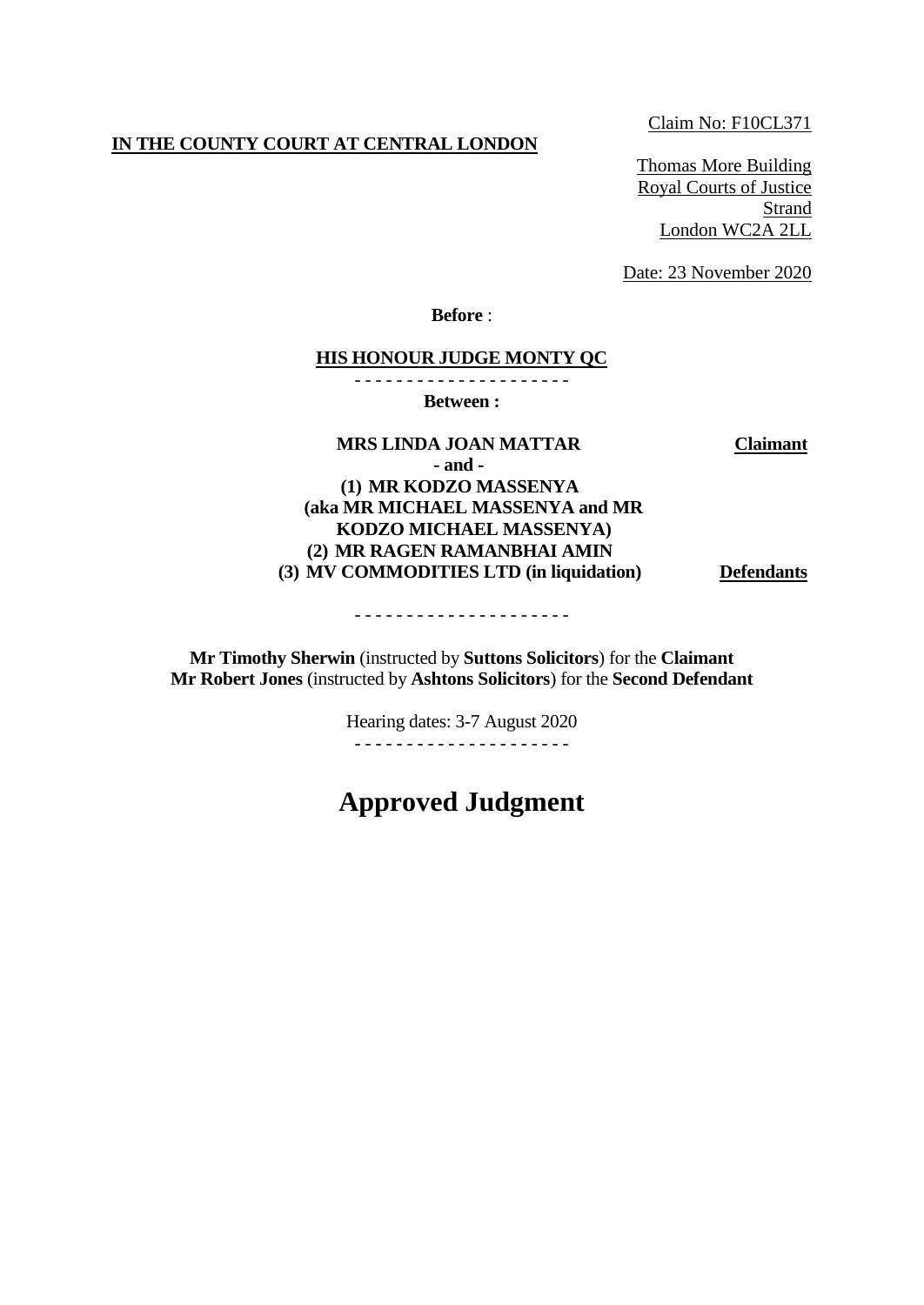# **HHJ Monty QC:**

## **Introduction**

- 1. An investment in MV Commodities Ltd ("MVC"), to be used in a coltan mine project in Sierra Leone, was promoted to Mrs Mattar by Mr Massenya, the director of MVC, and by Mrs Mattar's son Bilal, an MVC employee. In August 2013, Mrs Mattar paid £200,000 to MVC, money which she says represented her life savings, and which Mr Massenya said was to be used to purchase equipment to enable coltan mining to commence the following month. Mrs Mattar was told that MVC had a licence to mine coltan in the Bombali region of Sierra Leone, and that a substantial sum had already been raised. Mrs Mattar says the intention was that in return for her investment Mrs Mattar would receive shares in MVC, which would provide her with a generous income by way of dividend payments; she was told that the mining project would produce millions of dollars for MVC.
- 2. Sad to say, within a couple of days of Mrs Mattar's payment to MVC, Mr Massenya had procured the payment out of almost all of Mrs Mattar's money, some to an associated company and some to him personally. It has never been repaid. Mrs Mattar never received any shares in MVC and they would in any event have been worthless; the coltan mine either never existed or if it did, MVC had no rights or licences to mine coltan in Sierra Leone (or anywhere else) and MVC, supposedly a commodities trading company, never seems to have done any business of any value at any time. Mrs Mattar was the victim of a fraud.
- 3. Mrs Mattar has brought this claim to recover her money.
- 4. In this judgment, I have not referred to every single point raised in the detailed skeleton arguments of Mr Sherwin for Mrs Mattar and Mr Jones for Mr Amin (Mr Jones also helpfully produced a written closing note) and in their oral closing submissions, but I have taken all of their submissions into account; I am very grateful to them both.

## **The parties**

- 5. The first and third defendants to the claim are Mr Massenya and MVC. Judgment has been entered against Mr Massenya. Mr Massenya has played no part in these proceedings for some time and did not attend the trial nor was he represented. The simple issue at trial as against Mr Massenya was the nature and extent of his liability to Mrs Mattar.
- 6. MVC is in liquidation, and proceedings against it have been stayed.
- 7. The second defendant is Mr Amin, who was in addition to being MVC's accountant at one point a director and shareholder of MVC. Mrs Mattar alleges that Mr Amin was involved in the fraud. The central question at the trial was whether Mrs Mattar was able to establish, as against Mr Amin, liability to repay the money by reason of (a) dishonest assistance in the breaches of trust by MVC and Mr Massenya, and or alternatively (b) an unlawful means conspiracy.
- 8. Mrs Mattar was represented by Mr Sherwin of counsel, and Mr Amin by Mr Jones of counsel. Both presented their respective cases with clarity, economy and precision.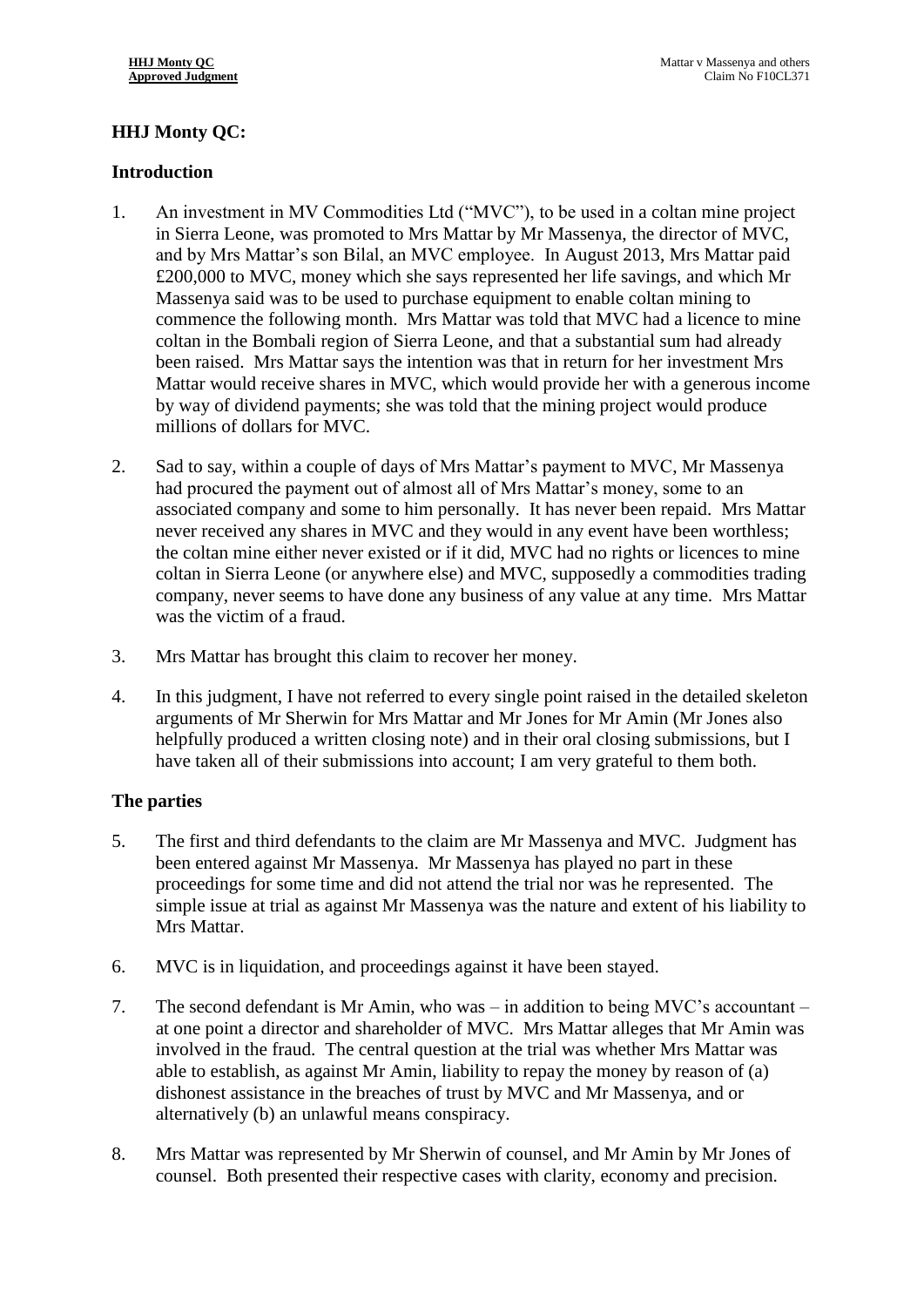9. The trial took place face-to-face in court, with the participants observing appropriate social distancing requirements.

#### **Mr Amin's application for relief from sanctions**

- 10. At the start of the trial, I gave permission to Mr Amin to adduce and rely upon his witness statement dated 27 July 2020 (although he had made other witness statements in these proceedings for the various interlocutory hearings, it was not until the production of this latest statement that he set out his factual evidence for the trial). I said that when I delivered my substantive judgment, I would set out the reasons for granting permission, and this I now do.
- 11. On 28 November 2019, I had ordered that the parties serve their factual witness evidence by 16 March 2020, and that oral evidence would not be permitted at trial from a witness whose statement was served late without permission of the court. On 30 July 2020, one working day before the first day of trial, Mr Amin issued an application seeking relief from the sanctions imposed by my order (and see also CPR 32.10). Mr Amin said that between 13 and 19 March 2020 he was advised not to leave his house because he had a heavy cold; after 19 March, he was due to meet his solicitor but both his solicitor Mr Patel and his assistant Mr Senior were forced to self-isolate in the light of the COVID-19 restrictions because they were vulnerable persons; indeed, Mr Amin had to isolate between 21 April and 5 May because his daughter was diagnosed with COVID-19; preparation of his witness statement was therefore interrupted by all of this, and because he had to deal with the various applications which had been made regarding disclosure as well as complying with an unless order, and then he had to deal with what proved to be an unsuccessful strike-out application by Mrs Mattar; he says he was then working on his statement and looking at various documents and the pleadings, and all of this took time.
- 12. It was common ground that in deciding whether or not to grant the application, I had to consider the three-stage test in *Denton v White* [2014] EWCA Civ 906, namely whether (i) the breach was serious or significant, (ii) what was the reason for the breach, and (iii) all the circumstances of the case, so as to enable the court to deal justly with the application (including the need for litigation to be conducted efficiently and at proportionate cost and to enforce compliance with rules, practice directions and orders).
- 13. Mr Jones accepted that the breach was both serious and significant, and he was right to have done so.
- 14. It was contended that there was a good reason for the breach. I have briefly set out the reasons put forward by Mr Amin, and Mr Jones submitted that "the essence … is that the preparation of the main witness statement was disrupted by the unprecedented public health crisis." That appears to be partially correct, but there was no reason given as to why the preparation of the statement was not started well before the 16 March deadline and why work on that – in the light of the sanction which would apply if not served by then – was not prioritised. No medical evidence was provided to support the reasons put forward (although Mr Amin did exhibit copies of the texts received by Mr Patel and Mr Senior advising them to isolate). Further, no explanation was given as to why an application was not made prior to 16 March for an extension of time. In my view, there was no good reason for the breach.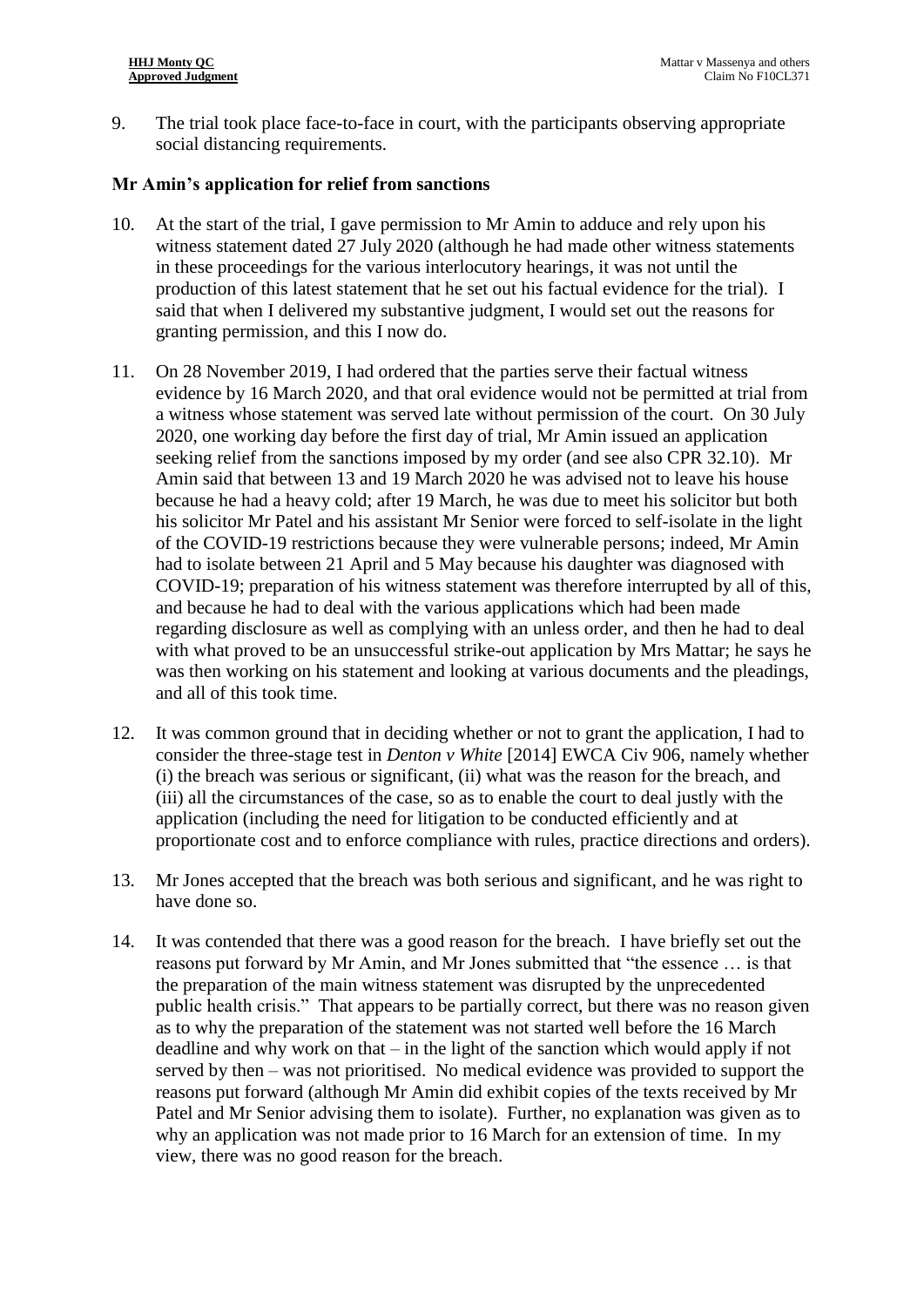- 15. At the third stage, I took into account the fact that this was not the first time that Mr Amin had been in breach of court orders; he is, as I have said on a previous occasion, a serial offender; and also the fact that this application was made very late in the day. Mr Sherwin sought to persuade me that there was a real risk of prejudice to Mrs Mattar, because there were some matters in the statement which were new and which she had not had any opportunity to consider. However, what in the end persuaded me to allow the statement in was really two-fold. First, Mr Sherwin very candidly accepted that he was not going to apply to adjourn the trial, that he was fully prepared to cross-examine Mr Amin and if Mr Amin did not give evidence, he would have to take me through all of the documents in any event, so there would be no real saving of time and the 5 days allowed for the trial would be ample time for Mr Amin to give his evidence. Secondly, and I think more importantly where such serious allegations are made against a defendant, particularly a professional, who is willing to give evidence and be crossexamined, it would be far better to make findings of fact following cross-examination, and base my decision on those findings, than purely by inference from the documents.
- 16. Had it not been for those two factors, I would have refused the application. I would emphasise that my decision was based purely on the particular circumstances of this case, and should not be accorded any wider significance.

#### **The witness evidence**

- 17. I heard evidence from three witnesses.
- 18. First, Mrs Mattar. She was understandably emotional, having lost £200,000 in a fraud, and puzzlingly combative on occasion, refusing to answer some fairly innocuous questions (saying this is personal and she would not answer) and unjustifiably accusing Mr Jones (who was courteous and open at all times) of being sarcastic and trying to tie her in knots. However, her evidence was consistent with the contemporaneous documents and in essence I accept it.
- 19. Secondly, I heard from her son, Bilal Mattar. I found him something of a puzzle. He was employed by MVC as a business development manager between May 2013 and July 2014, and he is now an estate agent. Although he worked for MVC for over a year, nothing he ever worked on resulted in any business for MVC, and indeed he saw no evidence that MVC ever did anything which produced income-generating work. He seems to have been totally taken in by Mr Massenya (he agreed with Mr Jones that Mr Massenya "talked a good game"). He enthusiastically and in my view somewhat misguidedly touted the investment in the coltan mine to his mother, writing up page after page of promotional material without any real knowledge of his own (mostly it was sourced from what Mr Massenya had told him and from "internet research"). When he discovered what Mr Massenya had done with the money, he made peripatetic and what I would describe as fairly gentle efforts spanning many months to get it repaid, but when MVC dispensed with his services, he says it was because he was asking too many questions. He wrote an internet blog piece which accused Mr Massenya in no uncertain terms of fraud and Mr Amin of being complicit to some degree, but then retracted it (he says in the hope that doing so would assist in the recovery of his mother's money). He appears to feel no responsibility or embarrassment for his part in promoting the investment to his mother (who was apparently the only potential investor who was approached). Having said that, in my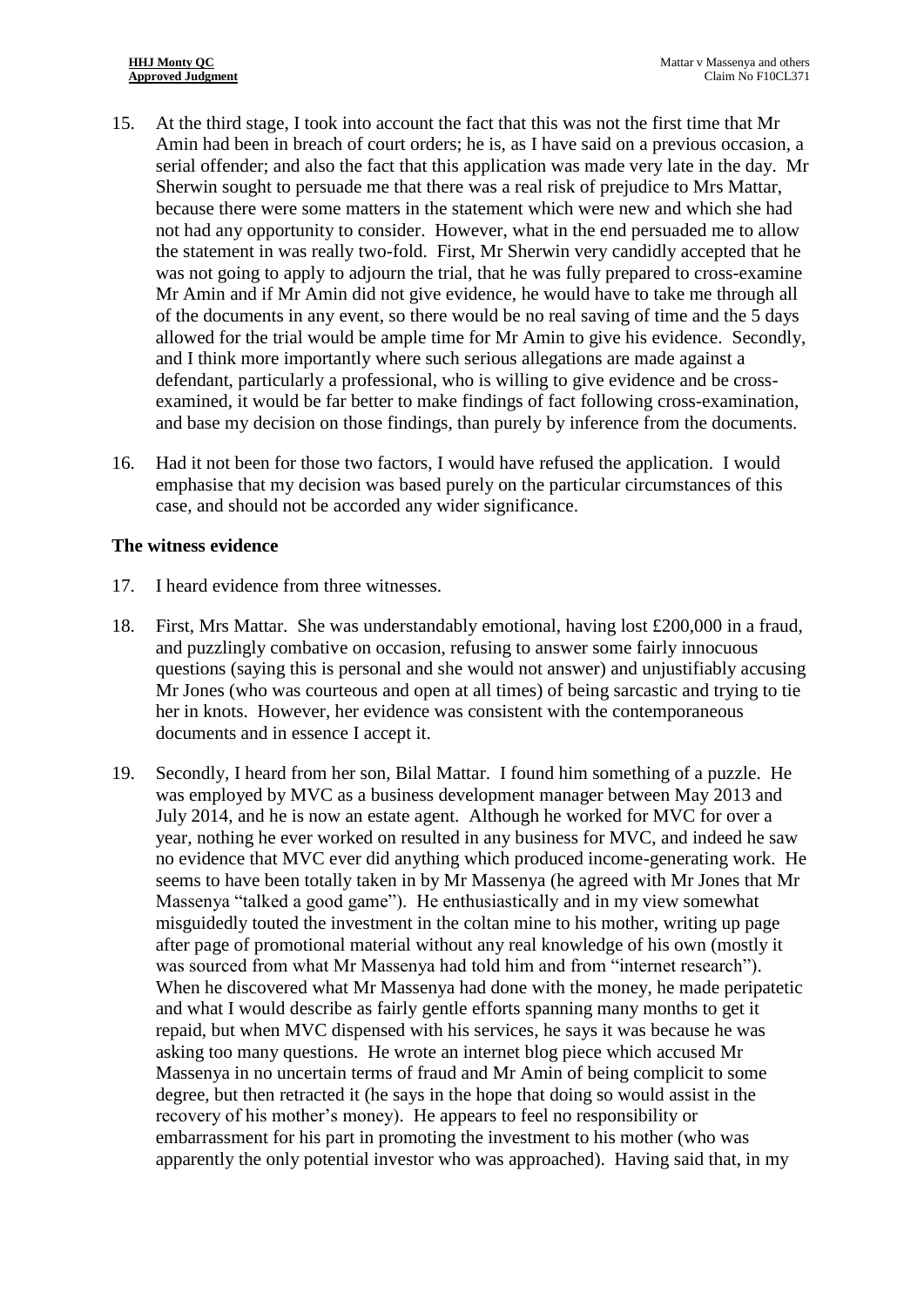view Bilal's evidence also accorded with the contemporaneous documents, and I accept his evidence.

- 20. Thirdly, Mr Amin gave evidence. I regret to say that I found his evidence, when tested against the documents, to be unreliable. Some examples are these. First, he accepts that he was introduced by Mr Massenya to Bilal as the CFO (chief financial officer) of MVC; he says that he was not the CFO, but he did not correct that alleged mistake. Secondly, he was not truthful about the production of his witness statement (who was involved in its drafting), and he sought to blame junior members of his firm, whereas in fact in my view it was his responsibility. Thirdly, it is clear that he knew about the alleged coltan mine by September 2013 at the latest, but he took no steps to account for it in MVC's accounts; instead, Mrs Mattar's money went into the accounts as a loan, when on any footing – and as Mr Amin in my view knew – it was not a loan. Fourthly, he permitted the transfer of shares from Mr Massenya to himself in circumstances which Mr Sherwin described as shocking, and I agree; Mr Amin says that he sought confirmation from the Official Receiver, but he produced no supporting documentation and did not mention this in his statement; he said that the Official Receiver accepted that the shares had no value, but Mr Amin clearly knew at least by then that Mrs Mattar had paid £200,000 for 5% of the shares. Mr Amin blamed this on an oversight by others. Fifthly, after he knew of the allegations of fraud, he remained involved with Mr Massenya, acting as his nominee/trustee of the shares even though Mr Massenya was bankrupt, and as his "front man" between 2015-2017 in a number of proposed transactions, as well as allowing his account to be used as Mr Massenya's account, and he procured a loan for Mr Massenya for a car using his client account. It is clear that he had a much deeper involvement with Mr Massenya than he was prepared to accept. I find it impossible to rely on his evidence at all.
- 21. In addition to those three witnesses, I read two statements submitted by Mrs Mattar which were unchallenged. The first was from Dr De Freitas, and the second was from Mr Jamil. I will refer to their evidence when dealing with the facts.

## **The facts**

- 22. In this section of my judgment, I set out my findings of fact based on the evidence I have heard and read, and the documents in the trial bundle.
- 23. MVC operated a commodities trading business. From 2011, Mr Massenya was the sole shareholder (he owned all 100 of the issued shares in MVC) and he was its director. Bilal Mattar started working for MVC in May 2013 as a business development manager, having been introduced to MVC and Mr Massenya by Mr Jamil, who was a commodities trader at MVC. Bilal had no previous experience in commodities trading, having worked in the property industry (he is now employed as an estate agent). His job at MVC involved sourcing suppliers and buyers of commercial fishing equipment, oil spill response equipment, mineral ores and agricultural products, as well as carrying out "due diligence" exercises in respect of suppliers. He also researched new and potential clients and carried out research on potential projects in the areas I have mentioned, as well as for wood pellet factories, coffee cocoa and rice trading, and gold and diamond mining in Sierra Leone. He said that these were just "a few areas of research" which he carried out. He told me that during the period he worked at MVC, he was unaware of any project on which he worked coming to fruition or producing any income for the company.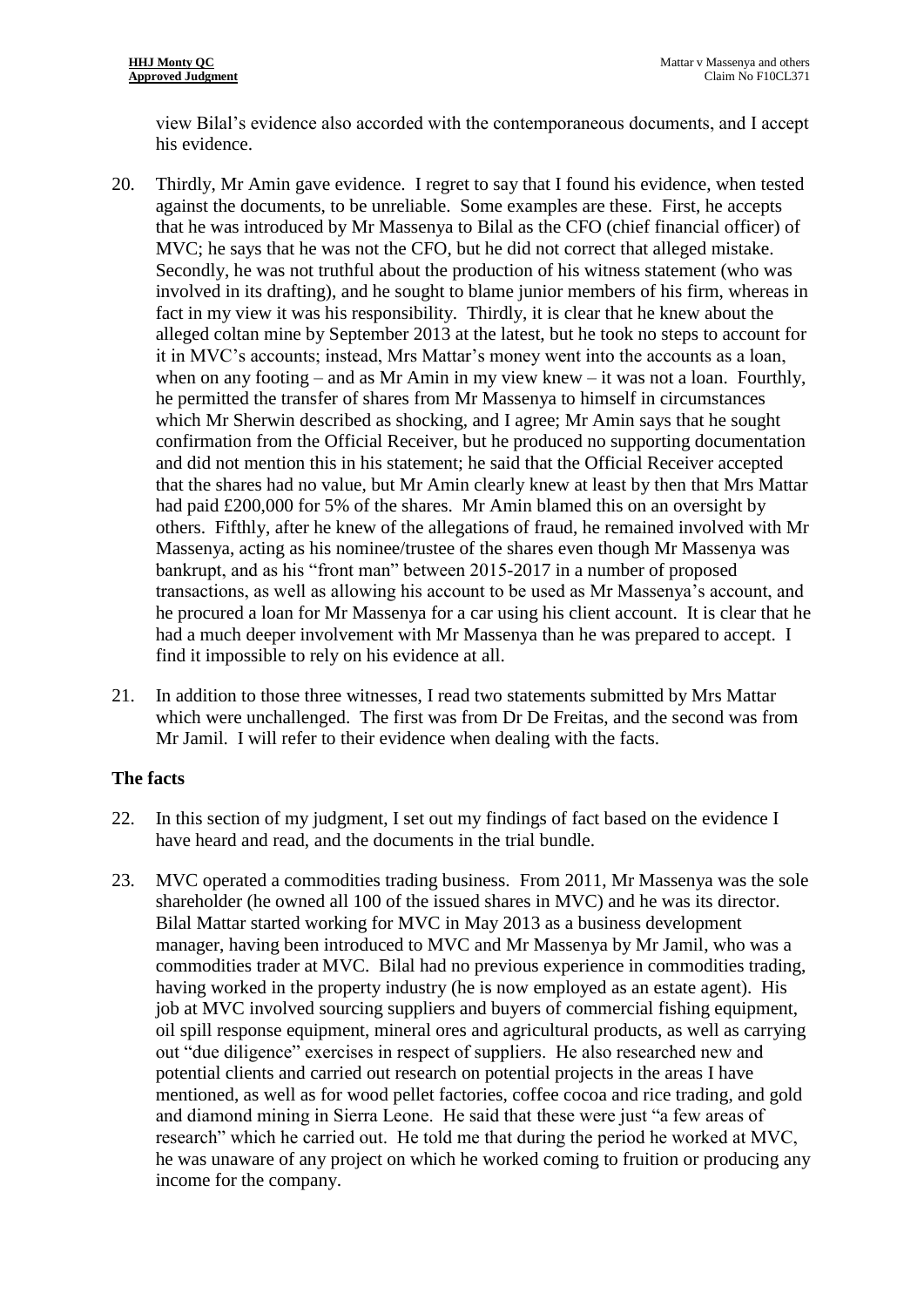- 24. In June 2013, Mr Massenya told Bilal and Mr Jamil that MVC had secured a 10-year lease and government permit in relation to land in the Bombali district of Sierra Leone with the potential for the development of a coltan mine, with the view to extending the lease and permit for a further 10 years. Mr Massenya showed them various documents including geological reports and drill testing results, and said that the mine could produce around 20 metric tons of coltan per week. He said that he had \$1m to invest and needed to raise a further £200,000 to purchase further mining equipment. He asked Bilal to carry out some research and produce sales projections to form part of a business plan for the mine, based on production of 20 metric tons per week. Mr Massenya had prepared a draft of the business plan which he provided to Bilal, who drafted 5 paragraphs of narrative and produced some sales projections. Bilal told me and I accept that he produced the narrative from some internet research. Mr Massenya approved the projections, and asked Bilal to source some potential private investors.
- <span id="page-5-0"></span>25. Before I set out more of the factual narrative, I need to make one thing absolutely clear. Mr Massenya is a fraudster. There was, on the evidence I have seen and heard, no lease or permit in the name of MVC, and probably no coltan mine at all. He told Bilal that the documents were in his office in Sierra Leone. That was a lie. Mr Massenya did not have money to invest, let alone \$1m. This and everything else done and said by Mr Massenya in relation to the supposed coltan mine project was part of his attempt, which proved successful, to extract money from an "investor" as part of a fraud.
- 26. Mrs Mattar, Bilal's mother, had been widowed in 2002, since when she had lived in a house in London. In 2009 she was diagnosed with leukaemia and underwent a course of treatment, following which she sold the house, downsizing to realise some capital which she intended to invest to generate an income.
- 27. Bilal discussed the coltan mine project with Mrs Mattar. He took the view that it would be a good option for an investment by Mrs Mattar and that it would be a good income generator, and he told her that it was an exciting and potentially lucrative project.
- 28. Mrs Mattar was shown the documentation which Bilal had worked on, and Bilal told her everything that Mr Massenya had said about the project.
- 29. Bilal was also shown by Mr Massenya a coltan sample which Mr Massenya told him he had obtained from the mine site on a trip to Sierra Leone. Bilal arranged for the sample to be tested by Dr De Freitas, a geologist at Imperial College London, and there were a number of meetings between Dr De Freitas and Mr Massenya at which Bilal was only briefly present. Dr De Freitas says that Mr Massenya told him that the coltan sample came from the potential mining area but refused to say where the mine was other than that it was in the Bombali district of Sierra Leone. Clearly there was a coltan sample provided by Mr Massenya, but I have little doubt that it was produced as part of the fraud.
- 30. Dr De Freitas arranged to have the sample analysed by a company in Australia. Bilal says he was told by Mr Massenya that Dr De Freitas had said that the test results showed the sample to be one of the best quality coltan samples he had ever seen (Dr De Freitas's witness statement says nothing about that, and for what it is worth I do not believe that, if indeed he said anything at all, Dr De Freitas told Mr Massenya more than that the sample had tested positive for coltan). Dr De Freitas recommended a mining engineering company based in Cardiff called SRK, and Bilal sent SRK a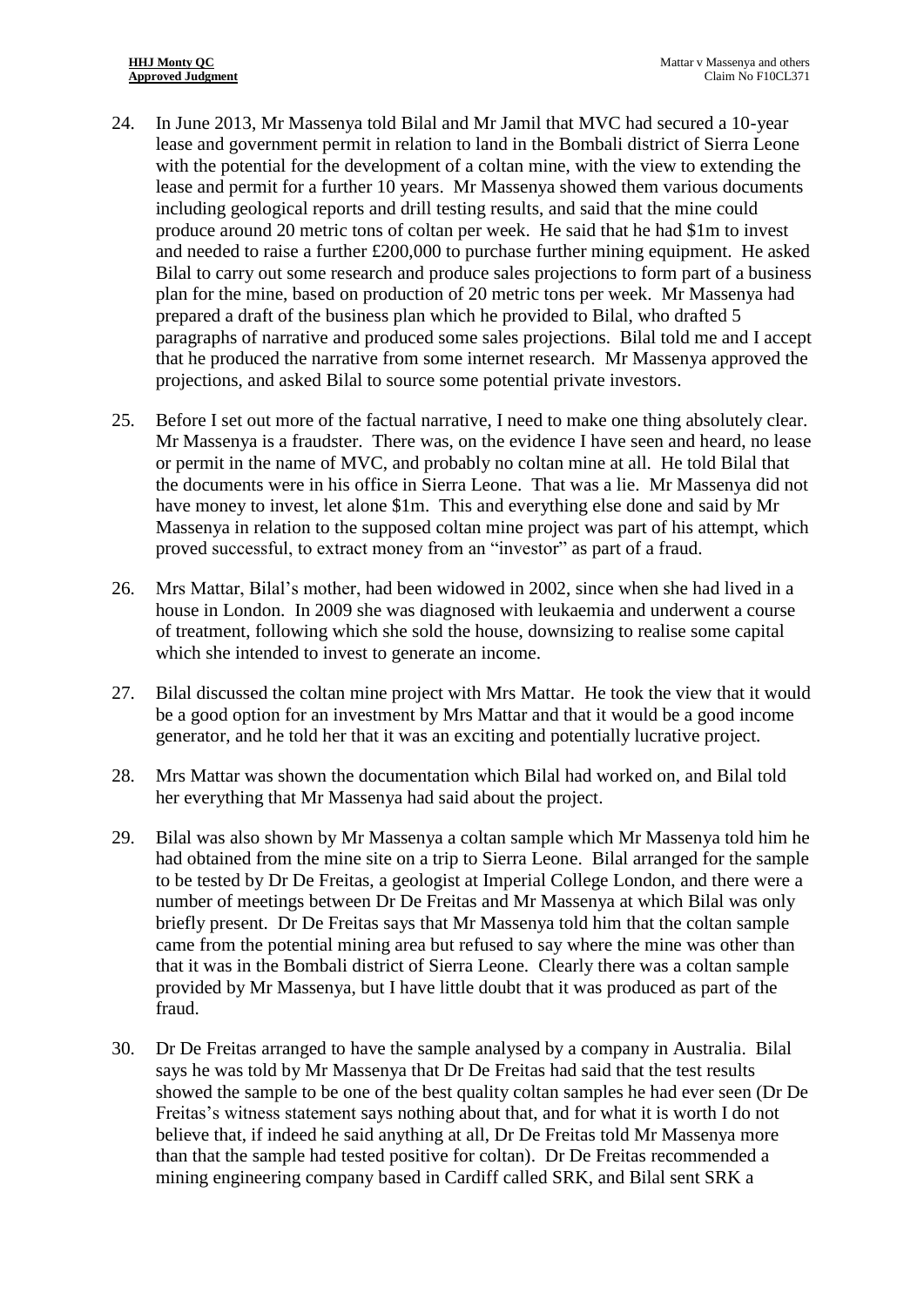confidentiality agreement, but this came to nothing because Mr Massenya refused to give details of the mine's location or other basic information about the mine (which were all requirements of SRK). Mr Massenya told Bilal that he had found another company, but never disclosed any details to Bilal. I have no doubt that Mr Massenya was not telling the truth about that.

- 31. Dr De Freitas formed the view that Mr Massenya had no experience or knowledge of mining and was puzzled by his refusal to give out basic information, but it did not occur to him at the time that the mine did not exist; he said in his statement that "on reflection such a possibility would certainly explain Mr Massenya's odd and secretive behaviour."
- 32. Bilal told his mother what Mr Massenya had said about the sample being one of the best that Dr De Freitas had ever seen, and Mrs Mattar decided – on the basis of the documents shown to her by Bilal and what she heard about what Mr Massenya had said about the project – that she was interested in investing her money in the project.
- 33. Because Mrs Mattar was still recovering from treatment, she asked Bilal to represent her in all dealings with Mr Massenya, and Bilal relayed this to Mr Massenya, who suggested that Mrs Mattar should invest her money with MVC to be part of the company on a long term basis, and that she would benefit from all of MVC's projects and would get annual dividends from MVC. Bilal informed his mother of this proposal, and they both thought it a good idea.
- 34. Despite appointing Bilal as her agent, Mrs Mattar wanted to meet Mr Massenya, and the three of them met at the Chelsea Harbour Hotel in early August 2013. I accept that before the meeting, Bilal had told Mr Massenya that his mother might be interested in investing £200,000 into the mining project (this must be right, otherwise why would the meeting have taken place).
- 35. The meeting lasted an hour and a half or two hours. Mr Massenya talked about the coltan mine, MVC's 10-year lease and the option to renew for a further 10 years, and the likely production levels of 20 metric tons per week. Bilal says (and I accept) that Mr Massenya said that Mrs Mattar's investment should be made as soon as possible as he wanted to start production the following month and needed the money for equipment which had to be purchased and shipped to Africa.
- 36. Mrs Mattar's version of events at that meeting largely mirrors that given by Bilal. She says Mr Massenya said that MVC owned a mine in Sierra Leone and had a licence to operate it; if Mrs Mattar invested her money it would be used to purchase mining equipment, which would enable mining to start in September 2013. Mrs Mattar asked Mr Massenya whether he had ever had any dealings in Nigeria, where she used to live, and he said he had not; she also asked him, she says and I accept in a jocular manner, whether he was a "419 fraudster" (this being a reference to the well-known advance fee "confidence" frauds which are prosecuted in Nigeria under section 419 of the Nigerian Criminal Code, hence the name), and responding in a similarly jocular vein, he said that he was not. That appears to be the extent of any enquiries made by Mrs Mattar.
- 37. In the Particulars of Claim, it is pleaded that a number of representations (referred to in the pleading as "the Initial Representations") were made at this meeting. I accept the evidence of both Mrs Mattar and Bilal about what Mr Massenya said at the meeting,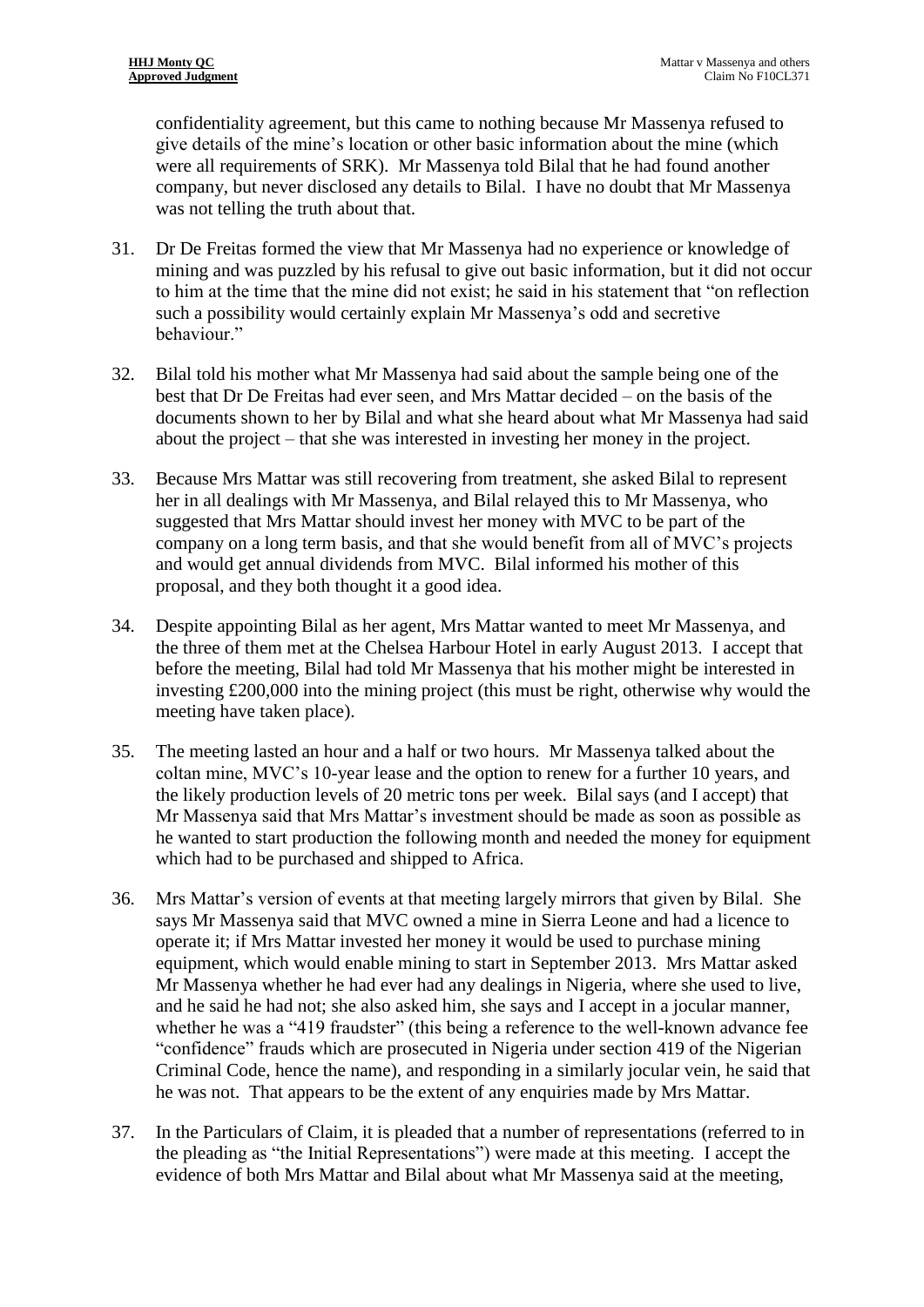and hence I find as a fact that representations were made by Mr Massenya, at that meeting, (a) that MVC had a 10-year lease of a mine in the Bombali district of Sierra Leone, (b) that the land contained coltan, (c) that MVC had a permit to develop a coltan mine there, (d) that there was an option to extend the lease and the permit for a further 10 years, (e) that the mine could produce 20 metric tons per week, and (f) that MVC needed £200,000 to purchase mining equipment. Neither Mrs Mattar nor Bilal say that Mr Massenya said anything about MVC (or him personally) having \$1m to invest to develop the land, but I do not think that matters, because (as I have already set out above) Mr Massenya had already told Bilal that, and Bilal had relayed that to his mother, prior to the meeting.

- 38. The Particulars of Claim go on to assert that the sales projections and summaries were drafted by Bilal after the meeting, but that is not correct and is contrary to the evidence given by Bilal. Nothing turns on this.
- 39. The Particulars of Claim then plead that further representations (referred to as "the Investment Opportunity Representations") were made by Mr Massenya at the meeting. For the same reasons as before, I accept that representations were made (a) that if Mrs Mattar invested her £200,000 it would be used to purchase mining equipment, (b) that mining could then start the following month, and (c) that MVC had a lease of the land and the relevant permits (this is the same as representations which formed part of the Initial Representations).
- 40. Neither Bilal nor Mrs Mattar gave evidence in their statements or orally that representations were made at the meeting (i) that Mr Massenya had an office in Sierra Leone where the documentation was stored, (ii) that MVC was engaged in other lucrative projects including car parking and commodities trading, or (iii) that the £200,000 could be invested in the mining project by subscribing for shares in MVC which would enable Mrs Mattar to get annual dividends from all of MVC's business. These three points are said to have been representations made at the meeting as part of the Investment Opportunity Representations. I find as a fact that they were not made at the meeting, as there is no evidence before me that they were. However, (i) was something said to Bilal by Mr Massenya on an earlier occasion, and (iii) was something which Bilal and Mrs Mattar had discussed as a result of Mr Massenya having suggested prior to the meeting that Mrs Mattar could subscribe for shares in MVC thus benefiting from MVC's other projects. As to (ii), Bilal should have been aware that MVC was not involved in running car parks (that was a business carried out by another company, MVC Car Parks Ltd, which I will refer to as "CPL"), but I accept that Bilal and Mrs Mattar hoped – as a result of buying shares in MVC – that she would get annual dividends, because Mr Massenya had made that suggestion to Bilal prior to the meeting.
- <span id="page-7-0"></span>41. Therefore, whilst I do not accept that all of the pleaded Investment Opportunity Representations were made at the meeting, I have no doubt that (save for MVC running a car park business) they were all made by Mr Massenya prior to the investment, with a view to inducing Mrs Mattar to make her investment.
- 42. As a result of all of this, after the meeting Mrs Mattar decided that she would invest in MVC.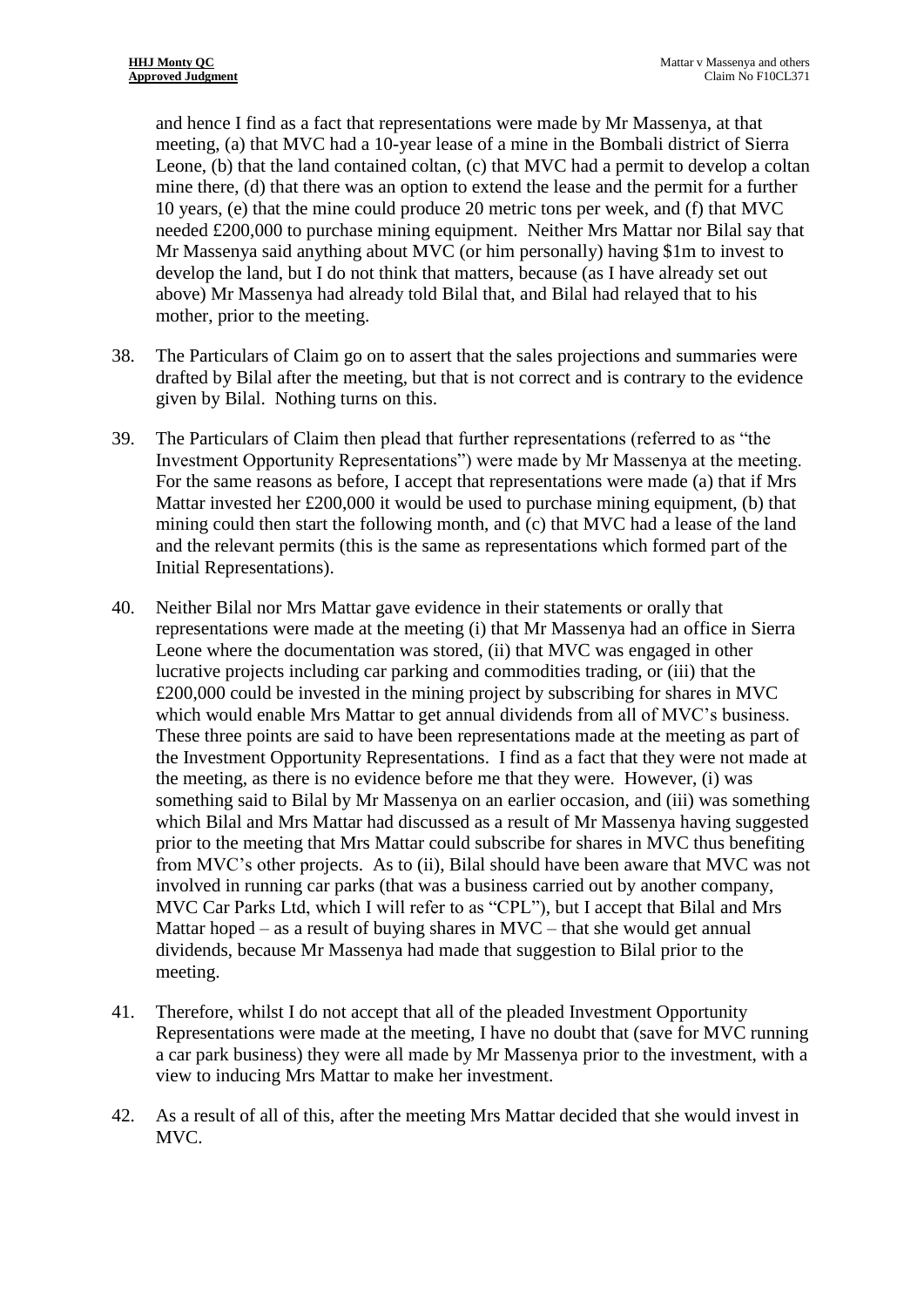- 43. Mr Massenya produced a document on MVC headed paper, entitled "Appointment investor and acceptance agreement." I shall refer to it as the MVC draft. It is not clear who prepared the MVC draft, and I find myself unable to make any finding as to who did, although I rather suspect it was Mr Massenya. It is a badly drafted agreement, but the essential terms were these: (a) Mrs Mattar agreed to purchase 5% of MVC's shares for an investment of £200,000; (b) Mrs Mattar would be entitled to receive dividends from time to time; (c) MVC had the right to repurchase the shares at any time at the original purchase price less any dividends received; and (d) MVC could use the investment for any purpose, although it was the parties' expectation and intention that it would be used for income generating projects only. It will be noted that the MVC draft makes no reference to the coltan mine project.
- 44. The meeting at the Chelsea Harbour Hotel took place in early August 2013. By 16 August 2013, Bilal (on Mrs Mattar's behalf) had instructed solicitors to advise her on the MVC draft. This is clear because on 16 August 2013, Mrs Price of Fladgate LLP sent a lengthy email to Bilal and Mrs Mattar, referring to a telephone call with Bilal that morning and setting out "questions that you may want to raise with Mr Massenya, some areas which require further discussion; and my comments on the proposed agreement." Mrs Price described the agreement – which must have been the MVC draft – as confusing and unclear, and I think she was right about that. She set out detailed comments and suggested what information would be required from MVC, as well as the standard terms she would expect to see in such an agreement. It is clear that Mrs Price quite rightly regarded the MVC draft as inadequate, and she concluded the email by saying that once Mr Massenya and Mrs Mattar had decided how they wanted to proceed, she would be more than happy to draft an agreement to reflect this.
- 45. At some point between 16 and 19 August 2013, Bilal forwarded Mrs Price's email to Mr Massenya; on 19 August 2013, Mr Massenya sent a copy of it back to Bilal with his comments in bold. The covering email to Bilal said, "kindly note my business with MV commodities has been done outside UK jurisdiction, this does not reflect the true value in terms of accounts for 2012. As my employee you should know the future value of the company." Mrs Price had seen MVC's annual return and abbreviated accounts for 2012 and one of the pieces of further information she suggested was the full 2012 accounts and management accounts to date. I cannot think that Mrs Price was ever told by Bilal what Mr Massenya had said about MVC doing work outside the jurisdiction which was not reflected in the accounts, or she would I am sure have been horrified that the filed accounts were said not to be a true account of MVC's financial position and would have said so. As to Bilal knowing about "the future value of the company", by this stage Bilal had been working for MVC for some 3 months, and although he had apparently been involved in researching lots of projects in disparate areas of work, none had resulted in any work for MVC. It is surprising that Bilal had the view – which I accept he genuinely had – that MVC would be a good investment for his mother. I agree with Mr Sherwin's description of Bilal as being naïve.
- 46. The replies given by Mr Massenya included the following. First, he was asked what the current valuation of the company was, bearing in mind that £200,000 was being paid for 5% of the shares. His response was, "This is confidential information, the company handles trading outside UK jurisdiction." Secondly, he was asked to provide full accounts and management accounts, and again he said that this was confidential information. Thirdly, having been asked about Mrs Mattar's right to approve and/or be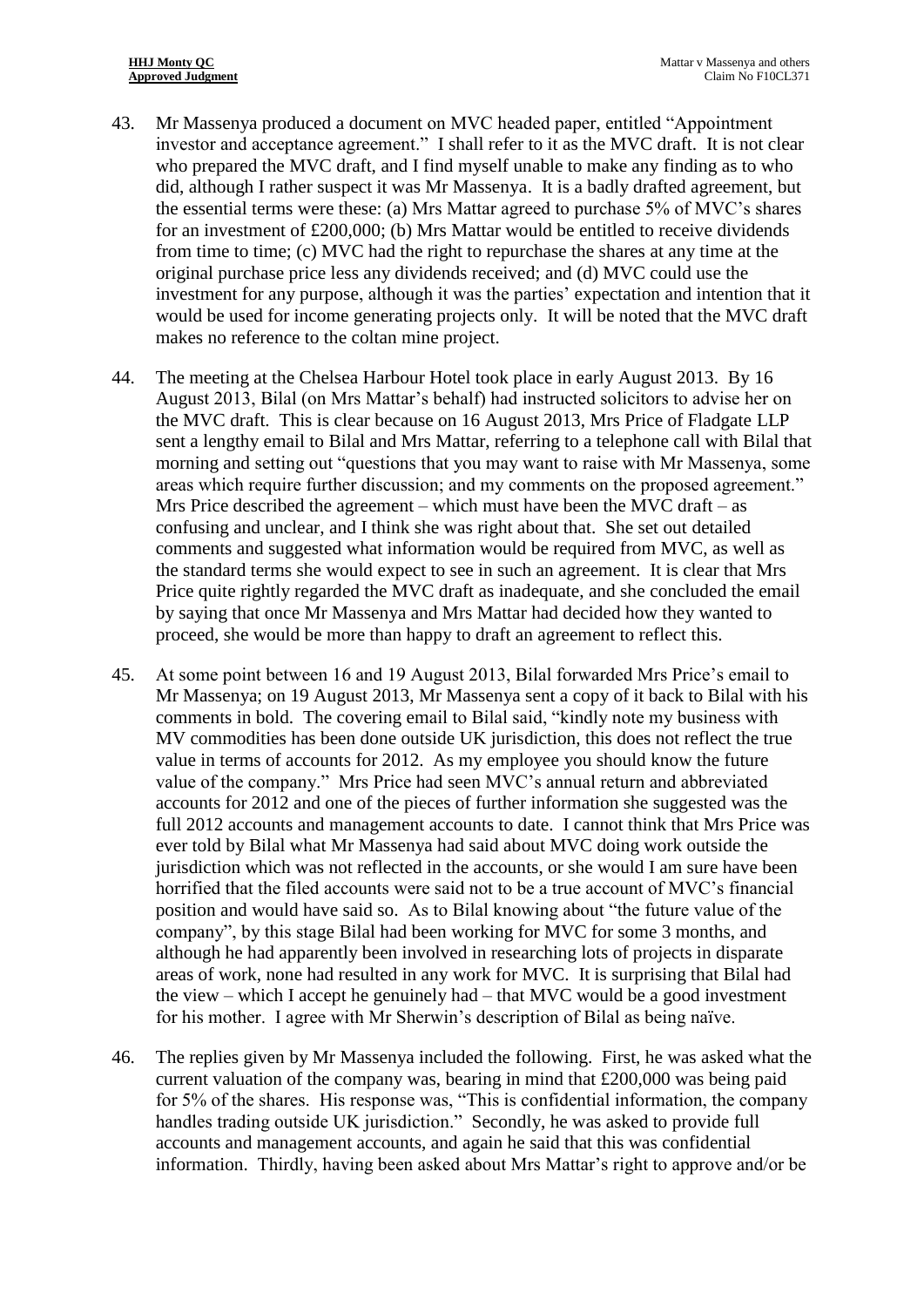consulted about dividends, he replied that Mrs Mattar "will have the rights for payments of dividends." Fourthly, Mr Massenya said, "MV commodities has its own car park, oil contracts valued in the region of hundreds of millions with total employees of 12 full time staff." Fifthly, Mr Massenya said that there was no business plan. Sixthly, he said that he was happy for Mrs Price to draft an agreement.

- 47. Again, these are extraordinary answers to have given. I ask rhetorically, how can company accounts be "confidential" and not made available to a potential share purchaser, particularly when there is an assertion that even if they were produced they would not reflect the true position because the company did offshore work which was not shown in the accounts? Also, what Mr Massenya said about the car park (presumably a reference to the business run by CPL) was untrue as it was not MVC's business, and certainly there is no evidence that MVC had valuable oil contracts. MVC did not have 12 staff (unless one counts CPL's staff).
- 48. Mr Massenya seems to have forwarded the email with his replies to "globalcb3" and there was an email back (the sender and the contents of which are blank) but there is no evidence which enables me to make any findings in relation to those matters.
- 49. It is pleaded in the Particulars of Claim that the replies were representations made to Mrs Mattar and Bilal (which I accept) but also to Fladgate. I feel confident in concluding that Mrs Price was not shown this email with Mr Massenya's replies. Whilst Mrs Price was not called as a witness, I find it hard to accept that had she seen the replies, she would have carried on acting for Mrs Mattar at least not without expressing the clearest warnings that things might not be all they seemed. I therefore find that the email was not forwarded to Mrs Price. However, nothing seems to me to turn on that.
- 50. The next event was that Mrs Mattar made a payment of £200,000 to MVC on Friday 23 August 2013. The following Monday was a Bank Holiday. On Tuesday 27 August 2013, unknown at the time to Mrs Mattar and Bilal, a transfer of £100,021 was made from MVC to Mr Massenya's personal bank account, a transfer of £65,021 was made from MVC to CPL, and two transfers amounting to £29,757.39 were made to a car dealership. The balance in MVC's account prior to Mrs Mattar's payment was £81.15.
- 51. The only explanation from Mrs Mattar and Bilal as to why the money was paid to MVC before any agreement had been finalised was that Mr Massenya had put pressure on Mrs Mattar to make the payment to ensure that the equipment could be purchased and mining could start as soon as possible. With hindsight, this was a plain fraud by Mr Massenya, and it might be said that all the warning signs were there, if only Bilal and Mrs Mattar had known where to look (and that had Mrs Price been told about the payment – there was no evidence that she was, and in my view Mrs Price must have believed that payment would not be made until the agreement which she drafted, and to which I will turn in a moment, was signed – she would have done everything she could to stop it).
- 52. The pleaded case is that the payment was made "pursuant to an oral agreement between the Claimant, MVC and Mr Massenya by which she would subscribe for 6 shares in MVC in exchange for £200,000" and this is defined in the Particulars of Claim as "the Agreement": see paragraph 26 of the Particulars of Claim.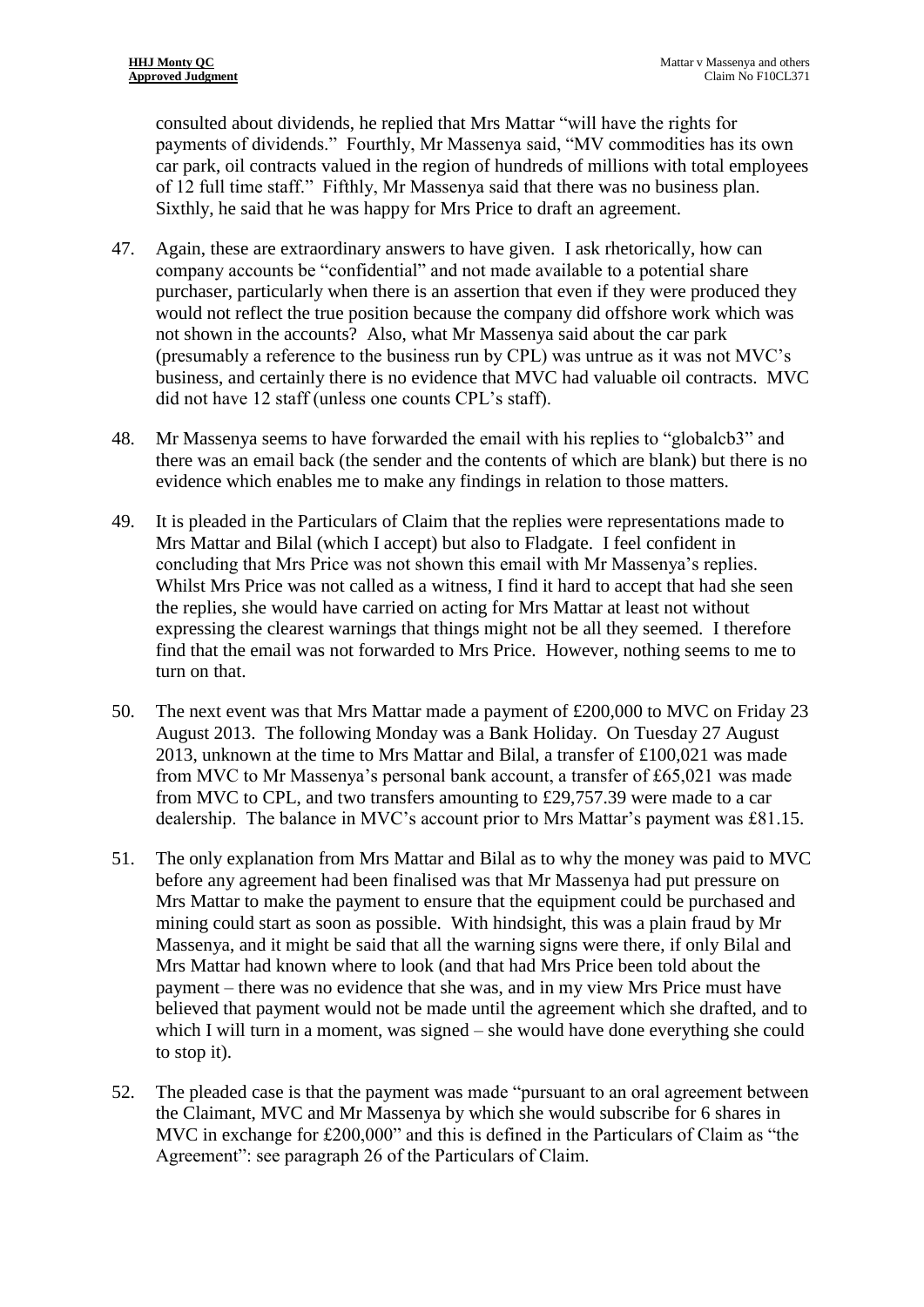- 53. No particulars are given of the Agreement as defined.
- 54. The reference to 6 shares in MVC cannot in my view fit correctly with there having been an oral agreement with that as a term prior to the payment. The position as at the date of payment, which was before Mrs Price produced her draft agreement, was that Mrs Mattar would pay £200,000 for 5% of MVC's shares. As I shall go on to set out, this ended up being 6 shares (since Mr Massenya was not selling any of his 100 shares, the company would have to issue new shares, and as a mathematical exercise 5% would have to be rounded up to 6 shares) but this was not agreed until much later.
- <span id="page-10-0"></span>55. However, it seems to me clear and I so find as a fact that there was a common understanding and intention between Mrs Mattar and Mr Massenya on behalf of himself and MVC about the payment of £200,000 in exchange for 5% of MVC's shares; it is easily spelled out from the findings of fact I have made about the representations which were made and the provision of the MVC draft, and I have no doubt that Mrs Mattar was right when she said in evidence that she would not have handed over the money as an investment in a company without getting shares in that company.
- 56. I therefore reject Mr Jones's submission that Mrs Mattar has failed to prove the precise oral agreement on which she relies.
- 57. On 12 September 2013, Mrs Price sent Bilal by email a first draft of a subscription and shareholders' agreement. That email, and the draft Deed attached to it, has not been disclosed, but it is clear from Mrs Price's email of 26 September that this is what happened.
- 58. On 26 September 2013, Bilal emailed Mrs Price saying, "I would like to introduce you to Ragen, he is our CFO. Can you please discuss with each other how to move forward with the share agreement. We would like to invest into the company, and apparently it isn't as simple as buying 5 of the 100 shares, so I would appreciate if you could figure out between the 2 of you, how to best do this."
- 59. First, this email reinforces my conclusions (a) that there was an agreement about buying 5% of the shares, and (b) that Mrs Price was not aware that the money had been paid.
- 60. Secondly, the reference to Ragen is to Mr Amin, and I now need to say more about his involvement.
- 61. Mr Amin is an accountant with his own firm, JVR, which had acted as accountants for MVC for some years. On 16 April 2012, JVR invoiced MVC for work done including registering MVC for VAT, "Attending meetings at our offices in respect of the Company's trading and meeting with the Directors on a number of occasions", "Dealing with the bank and applying for a Letter of Credit online", "Perusing the Company's contracts and advising on them in terms of non-legal aspects of the Contract", "Drawing up a draft shareholders agreement", and "General advise [*sic*] throughout the period to date". A further invoice of 6 November 2012 shows that JVR acted on the formation of CPL (although it billed MVC for the work), and "Attending to various Company matters including assistance with staff recruitment, company insurance, credit card facilities, purchase of kiosk [that must have related to CPL as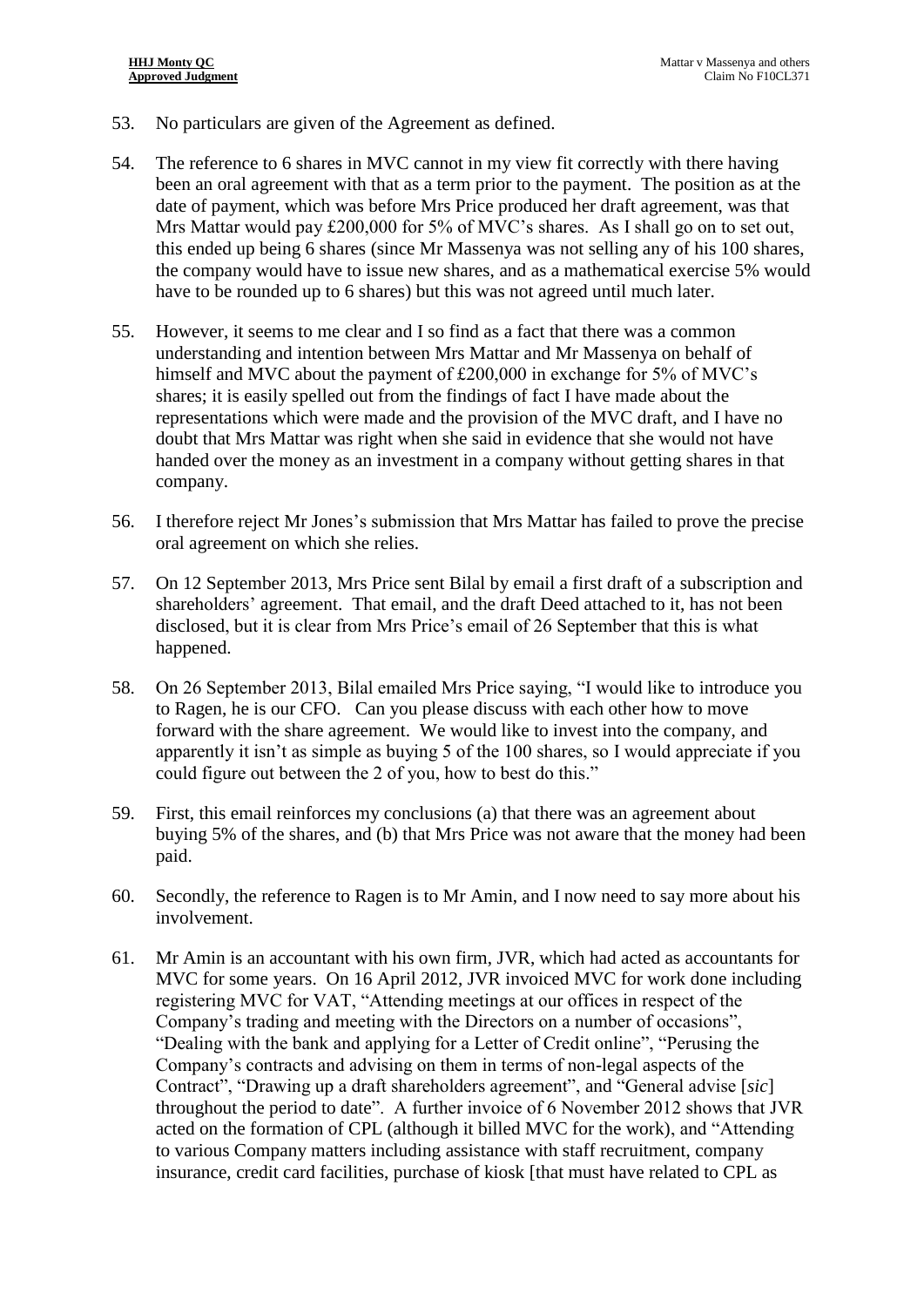well]. Attending meetings and phone calls and emails." JVR continued to act for MVC over the years, as I shall set out below.

- 62. When Bilal joined MVC, Mr Massenya introduced Mr Amin to him as the company's CFO (chief financial officer). Mr Amin says that he was not at any stage the CFO, and that whilst he did not correct Mr Massenya there and then, he later said to Bilal (and to Mr Jamil) that he was not in fact the CFO. I do not believe him. It is clear that Bilal continued to believe that Mr Amin was the company's CFO, because he described him as such in his email to Mrs Price, and I do not believe he would have done so had Mr Amin in fact "corrected" what Mr Massenya had said (and in the emails which Mr Amin subsequently sent to Mrs Price, to which I will refer below, he did not say that he was not the CFO either). It is clear from the evidence – and I will deal with this later in this judgment – that Mr Amin was far more closely involved, with Mr Massenya, in the financial planning of MVC than he was prepared to admit. Mr Amin had and utilised an MVC email address in his own name. In my view, and I so find, Mr Amin was indeed MVC's CFO.
- 63. In reply to Bilal's email, to which Mr Amin was copied in, on 26 September 2013 Mrs Price emailed Bilal, Mr Amin and Mrs Mattar with a further copy of the draft (whilst Mrs Price's email has been disclosed the draft Deed again was not). Mrs Price explains why Mrs Mattar, as a matter of mathematical calculation, would be getting either 5 or 6 shares, and she noted, "The agreement also provides for a dividend procedure which I understand is still to be finalised." Mrs Price continued, "To complete the [share] allotment process, board minutes of the Company to allot the shares and a new share certificate for Linda [Mrs Mattar] will need to be prepared and signed and a Form SH01 will need to be drafted and filed at Companies House and we can prepare these documents for you." Finally, Mrs Price commented that "the agreement is nearly there now, save for the points I raised in my email dated 12 September." Since no copy of that email has been disclosed, what those points were is unknown.
- 64. Mr Amin emailed Mrs Price on 10 October 2013 with a number of points which he said followed on from discussions he had had with Mr Massenya. The number of shares would be 6; the investor (Mrs Mattar) would not have the right to appoint a director; dividends would not be paid until annual net profits exceeded £50,000; no business plan would be provided; management accounts would be provided as and when they are prepared. To some extent it can be seen that this reflected the points made by Mr Massenya in his comments in bold in relation to Mrs Price's initial questions. Bilal said that he was not concerned by these points (and in particular, he thought that MVC would be making millions of dollars from the mining project within months, and that the dividends would be paid). There was no evidence about whether he discussed them with Mrs Price.
- 65. The following day, Mrs Price sent Bilal and Mrs Mattar (copying in Mr Amin) the final version of the agreement, with instructions as to how it should be executed and witnessed. The final paragraph of Mrs Price's email reads, "In addition, please note that the investment is not completed until a board meeting has been held resolving to allot the shares to Linda, her name is entered into the register of members and she is issued with a share certificate. Form SH01 must also be completed and filed at Companies House. Please let me know if you would like me to draft the board minutes and complete Form SH01 ready to be signed by the director of the Company. We can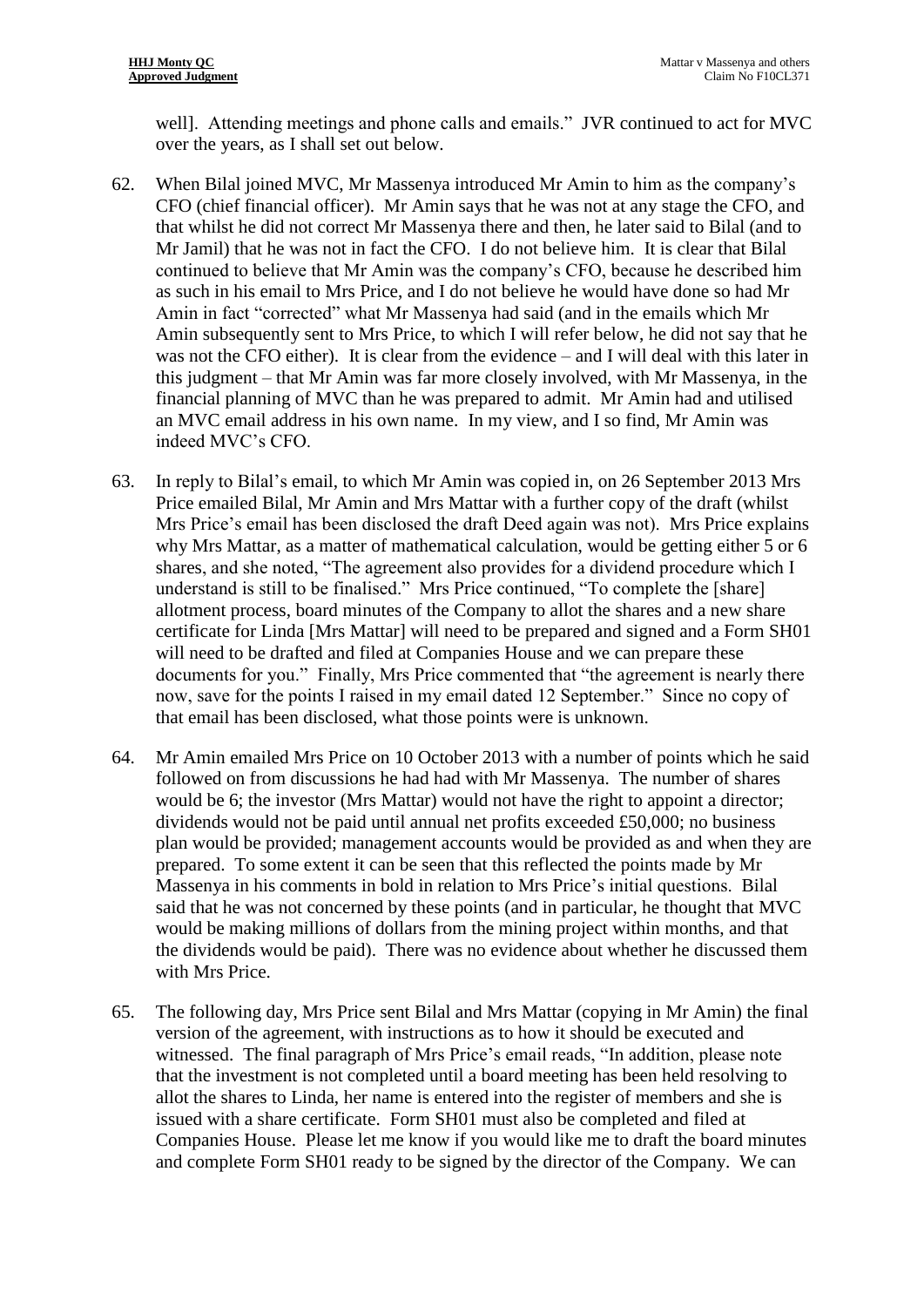also update the Company books (if they are delivered to us) and prepare a share certificate. I will wait for your instructions in this regard."

- 66. At some point the agreement as signed is undated (of which more below) the agreement was signed by Mr Massenya in his personal capacity and as director for MVC (his signatures were witnessed by Mr Amin) and by Mrs Mattar.
- 67. Mr Jones took the point that the agreement was ineffective as a deed, for the following reasons.
	- (1) The document is expressed to be executed as a deed but is not to be delivered until it has been dated: clause 22.
	- (2) A deed (as opposed to a simple written contract) must be "delivered", as delivery fixes the date from which the parties are bound and a deed is not binding and effective until delivery.
	- (3) Here, the agreement is expressed to be a deed, it contains clear wording that it will be delivered only once it has been dated, and it was not dated. Therefore, it has not been delivered and by s1(3)(b) Law of Property (Miscellaneous Provisions) Act 1989 ("the 1989 Act") it is not validly executed as a deed and therefore by  $s1(2)(b)$  of the 1989 Act it is not a deed.
	- (4) The document cannot take effect as a simple contract, because that would defeat the intention of this arrangement. The purpose of clause 22 is to create certainty as to whether or not the document has taken effect. Clause 3.2 provides for various things to happen "on the date of this agreement", including the allotment of the shares. The intention must be that all these things should take place more or less simultaneously, i.e. the deed is dated, the investor makes the payment, the board meeting takes place and the shares are issued and allotted. Clause 3.2 does not even make sense in the absence of a date.
	- (5) Furthermore, the parties must have understood in signing the document that they were signing a deed and not a simple contract, and there was no intention to create legal relations other than by deed, so the document must take effect as a deed or not at all. Therefore, there is no written agreement.
- 68. Mr Sherwin submits in response that there is no doubt the document has been executed in the sense that it has been signed and witnessed. The only question is whether there has been delivery. On the frontispiece of the deed, the document is dated "2013" and he says there is no requirement for greater specificity than that, and so the deed is appropriately dated to be delivered in 2013 and has thus been delivered. I do not agree with that submission. Whilst it is possible for the word "date" to mean just the year (for example, "I own an 1840 Penny Black postage stamp"), I have no doubt that for a date to be validly set out in a deed, it must give a day, a month and a year.
- 69. Mr Sherwin accepts that if the deed is not dated and in my judgment, it was not then it has not been delivered and it fails to meet the requirement of s. 1(3)(b) of the 1989 Act and is not "validly executed as a deed".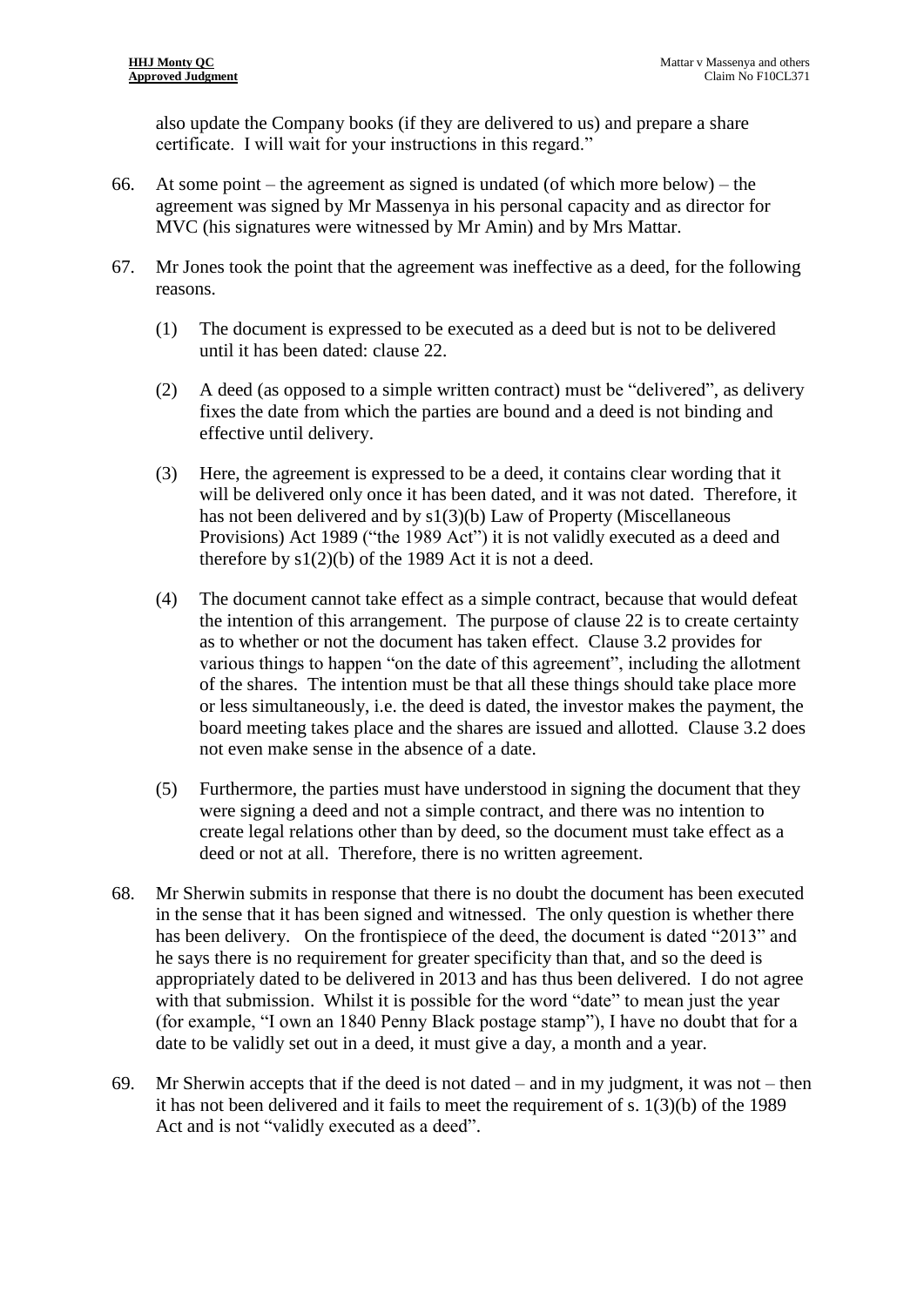- 70. Mr Sherwin goes on to submit that the document nonetheless is effective as a contract, for the following reasons:
	- (1) A failure to meet the statutory requirement means the document takes effect as a simple contract. In *Darjan Estates Co plc v Hurley* [2012] 1 WLR 1782, the court dealt with the requirement that the signature be witnessed pursuant to s.  $1(3)(a)(i)$ of the 1989 Act, and held that on the facts of that case there had been no witness. That was not fatal however to the binding nature of the document created, as the court continued at [12]:

"[t]hus the deficiency in the execution of the lease as a deed is manifest, and it does not comply with the requisite statutory requirements. It therefore takes effect only as an agreement…".

(2) In any event, the document is only seeking to put into formal effect the preexisting agreement that (a) on the payment by Mrs Mattar of £200,000, (b) she would subscribe for shares in MVC. That is again enough for the document to be enforceable as a simple contract: see *Mishcon de Reya LLP v RJI (Middle East) Limited* [2020] EWHC 1670 (QB), a case about the enforceability of a guarantee where there was no evidence of mutual execution and delivery, where it was held at [67]:

"The guarantee makes business and commercial sense without interpreting clauses 8.7 and 8.8 as imposing a condition of execution. At the time it was executed by the Respondent it had already agreed to underwrite the fees charged by the Appellant. The guarantee (without any obligation of execution by the Appellant) simply puts that agreement into effect. Although, in form, the guarantee amounts to a mutual agreement, with covenants on the part of the Appellant as well as the Respondent, in substance it was, for all practical purposes, a unilateral guarantee on the part of the Respondent: the principal obligation on the part of the Appellant was simply the provision of invoices to the Respondent and the application of receipts against the balance of outstanding invoices. Moreover, as soon as the Appellant sought to rely on, and secure the benefit of, the guarantee it was bound in equity to comply with the obligations that were imposed on it under the guarantee – see *Lady Nass and another v Westminster Bank Limited* [1940] AC 366 per Lord Russell of Killowen at 391 ("by his action he is affirming and adopting the deed and every provision of it, and is bound by it as effectively as if he had executed it"), and see *Webb v Spicer* 13 QB 886 per Lord Denman CJ at 1505 ("a man may be bound by the covenants of a deed in which he is described as a party, though he does not execute it, if he assent to it, and take a benefit under it")."

- (3) The document contains all the necessary mutual covenants required to make a valid agreement, with consideration (i.e., the £200,000 for the share subscription), and an intention to create legal relations manifest from the document itself.
- (4) The Defendant's submission that taking effect as a simple contract would "*defeat the intention of the arrangement*" is simply wrong. There is no intention by any party to enter an agreement by deed. That is shown by the fact that in the email attaching the final draft Mrs Price refers to the document as "*the agreement*"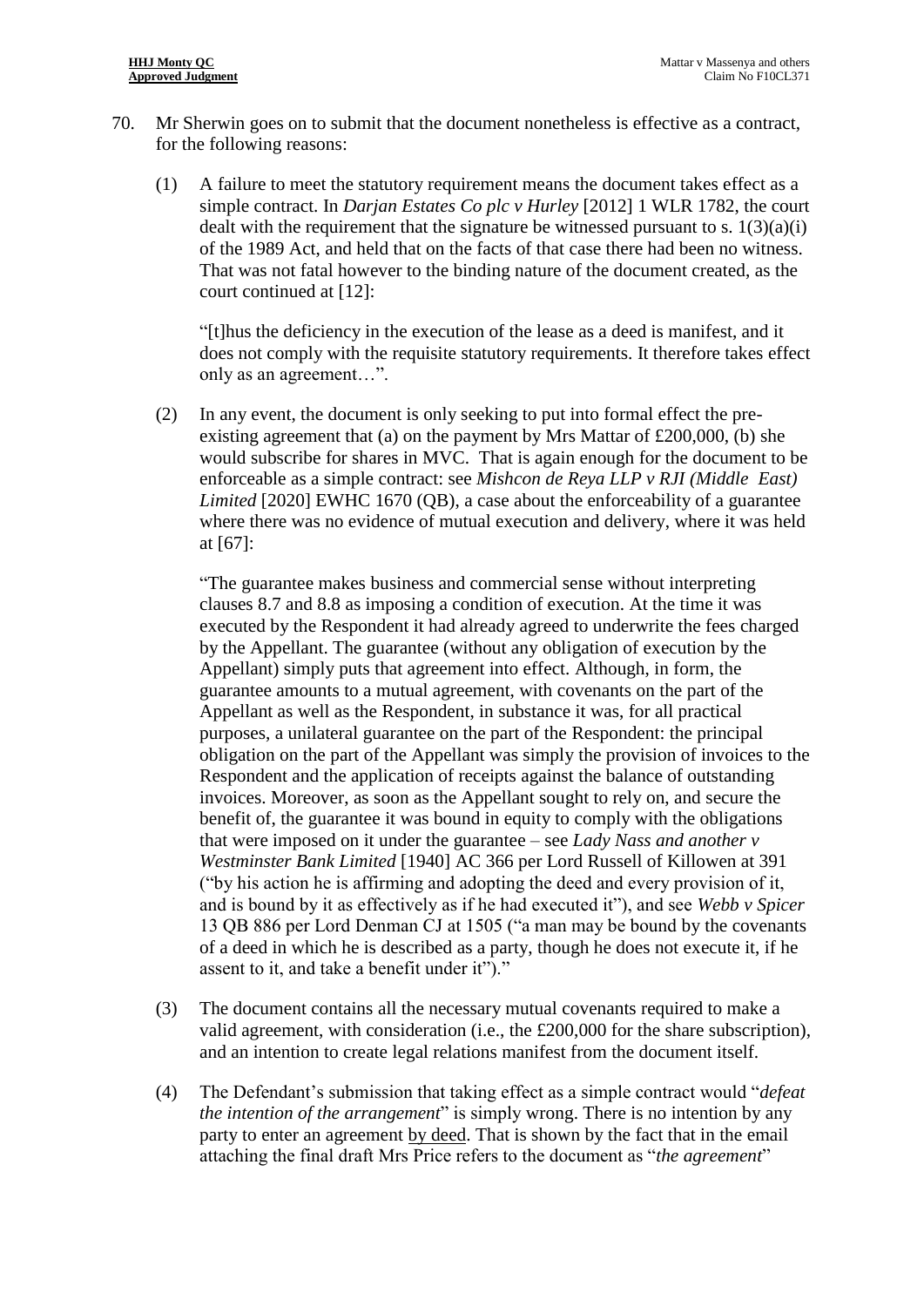three times, and never as "*the deed*". The parties plainly intended to reach a binding agreement, and the form of that agreement was immaterial.

- (5) The fact that clause 3.2 states that various events will take place "*[o]n the date of this agreement*" strengthens rather than weakens that conclusion. There is no part of that clause which requires the agreement to be in the form of a deed (it does not say "*on the date of this deed*").
- (6) The point that Mrs Mattar paid early, and that MVC and Mr Massenya did not comply at all, is likewise no bar to there being an agreement. Early discharge of an obligation cannot sensibly be said to mean that there is no legally binding obligation; just as failure to discharge an obligation on time cannot be said to mean that there is no obligation. In the former case the obligation (the payment of the £200,000) has been met early; and in the latter (the allotment and issuing of the shares), there is simply a breach of the agreement.
- (7) That is supported by the fact that there is no formality requirement for this transaction. There was no need that the agreement between Mrs Mattar, Mr Massenya, and MVC be made by deed. Accordingly, the failure of the document to be a deed does not in any way affect the validity of the underlying transaction.
- (8) Thus, even if not a deed, the document is a simple, written contract in the terms set out in the same document.
- 71. I have no doubt that Mr Jones is right that the agreement is ineffective as a deed, but that Mr Sherwin is right that it takes effect as a contract, for the reasons he has given and which I have set out above. I conclude that the ineffectiveness of the document as a deed makes no difference to my overall conclusions on liability, as I shall go on to explain.
- 72. Bilal says, and I accept, that in around November 2013 he asked Mr Massenya why no work had begun on the coltan mine and was told that work would begin in January 2014, but it did not, and that Mr Massenya became angry when Bilal asked more questions.
- 73. At no stage was Mrs Mattar allotted shares in MVC.
- 74. On 7 January 2014, Mr Massenya was adjudged bankrupt. On 1 March 2014, Mr Amin became a director of MVC and Mr Massenya resigned. At the same time, Mr Massenya transferred his shares in MVC to Mr Amin, who thereby became the sole shareholder of MVC.
- 75. On 3 March 2014, Bilal met Mr Massenya and asked for the return of his mother's money. Mr Massenya agreed to repay it by the end of the month, but he did not. Bilal sent an email to Mr Massenya on 1 May 2014, in which he said: "A month later [the beginning of April] you then told me to write to Ragen [Mr Amin] formally requesting the return of the funds, to which his reply was. 'I have no idea what you are talking about, you need to talk to Mr Massenya about this.'" In cross-examination, it was put to Bilal that Mr Amin was being truthful about this, and that Mr Massenya was being dishonest; Bilal's answer was that he wasn't sure who to believe at the time.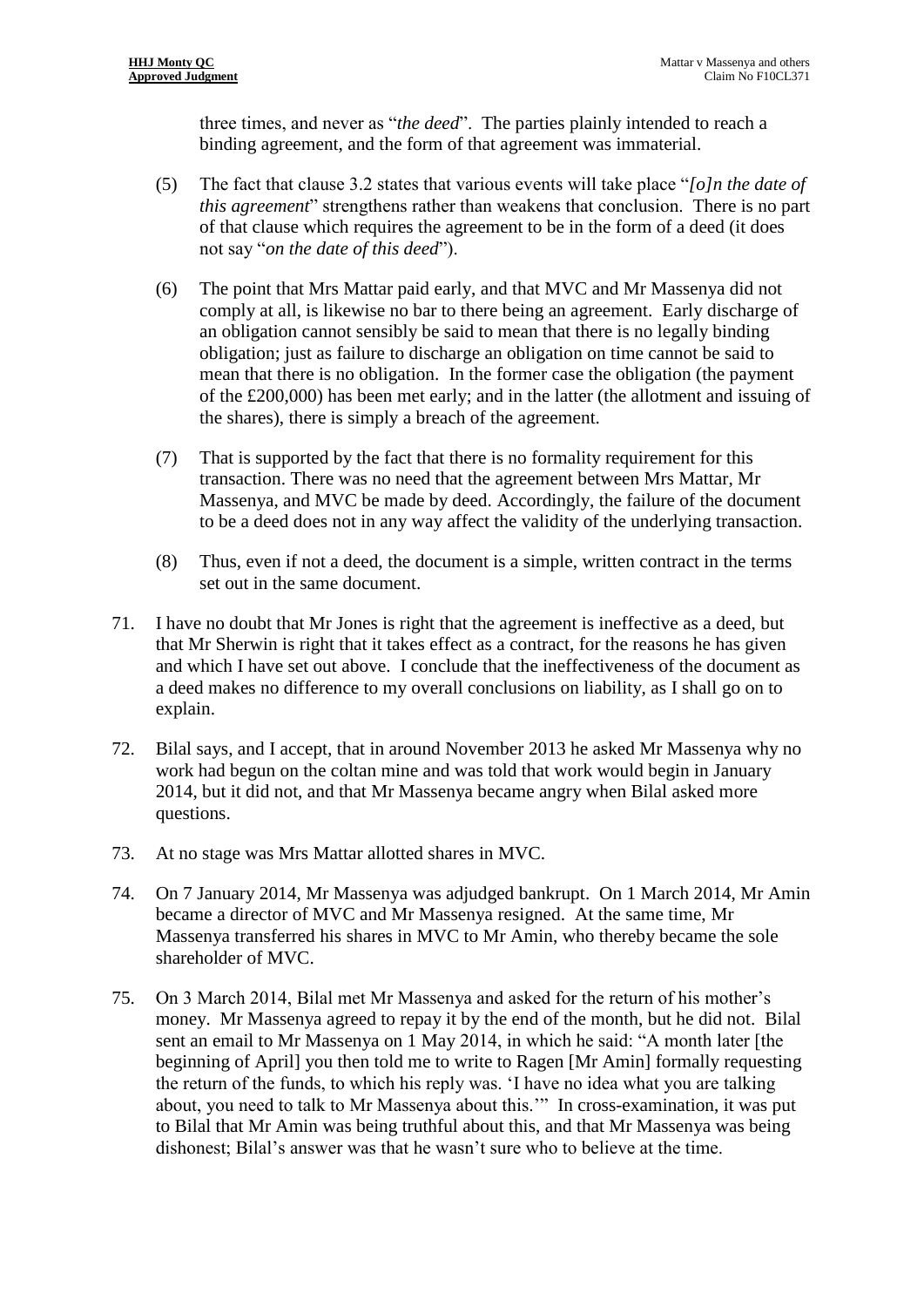- 76. Bilal was then informed by the secretary at MVC that Mr Massenya had said he should not come back to work for MVC, and his employment was terminated.
- 77. Bilal tried to contact both Mr Massenya and Mr Amin without any response, save for one email from Mr Amin on 1 December 2014, in which Mr Amin said, "Michael [Mr Massenya] is at present in Ghana trying to finalise a business deal. Michael has asked me to re-iterate, on his behalf, that the £200,000 that you had invested in the Company will be repaid back to you. He is just trying to finalise this deal which should allow the Company to deal with your situation." Mr Amin said that all he was doing here was conveying to Bilal and Mrs Mattar what Mr Massenya had said and that he was not undertaking to repay the monies himself (I think he meant, on behalf of MVC). Mr Amin also says that he spoke to Bilal on a number of occasions (and I accept that he may well have done), and on each occasion told him that the money would be repaid when Mr Massenya was in funds.
- 78. There was next a meeting in early 2015 when Bilal and Mrs Mattar turned up unannounced at Mr Amin's office. I accept Bilal and Mrs Mattar's evidence that the meeting lasted an hour or so, and that Mr Amin told them that Mr Massenya was selling the mining equipment which he had purchased for the coltan mine project in order to raise funds to repay Mrs Mattar.
- 79. Mr Amin was, as I have said, a director of and sole shareholder in MVC from March 2014 and that remained the position until Mr Massenya came out his bankruptcy a year later. He said that he and Mr Massenya discussed this with the Official Receiver and since the company had no income the Official Receiver was content for the shares to be transferred. I do not accept that evidence. First, no documents in relation to the dealings with the Official Receiver have been disclosed. Secondly, the November Agreement effectively valued the shares at £33,000 per share because of Mrs Mattar's investment, and yet by the time of the bankruptcy almost £200,000 had been paid out. Thirdly, despite this, Mr Amin accepted that he did not tell the Official Receiver that he was Mr Massenya's nominee. It was put to Mr Amin that no honest accountant would have accepted a transfer from a bankrupt of valuable shares, and whilst Mr Amin said that with hindsight it was a stupid thing to have done, I agree with the premise of that question.
- 80. The MVC accounts for the year ending September 2013 were prepared by Mr Amin's firm. Mr Amin said that Mrs Mattar's money was shown under "Other creditors", which was clearly wrong, as she was purchasing shares, not making a loan. Asked whether that was ever corrected, Mr Amin said that it was not, and that the shares were offered to Mrs Mattar before the 2014 accounts were finalised, but that offer was rejected. Mr Amin knew that the money was not a loan. He then became a director of the company, and his firm continued to act for the company, and yet Mrs Mattar was never included as a shareholder. Mr Amin said that he missed that. Indeed, he then tried to distance himself from MVC during 2014-15 when he was director and shareholder, saying that he allowed the secretary to keep the office going and make payments, and he never checked any decisions she made, although he knew the general financial position of the company. Importantly, in my view, Mr Amin knew that Mr Massenya had paid out Mr Mattar's money, but he never sought to pursue Mr Massenya for that money. He also knew that there was nothing in the company accounts which hinted at the existence of a mining project. He did nothing to ask the associated company to repay the money.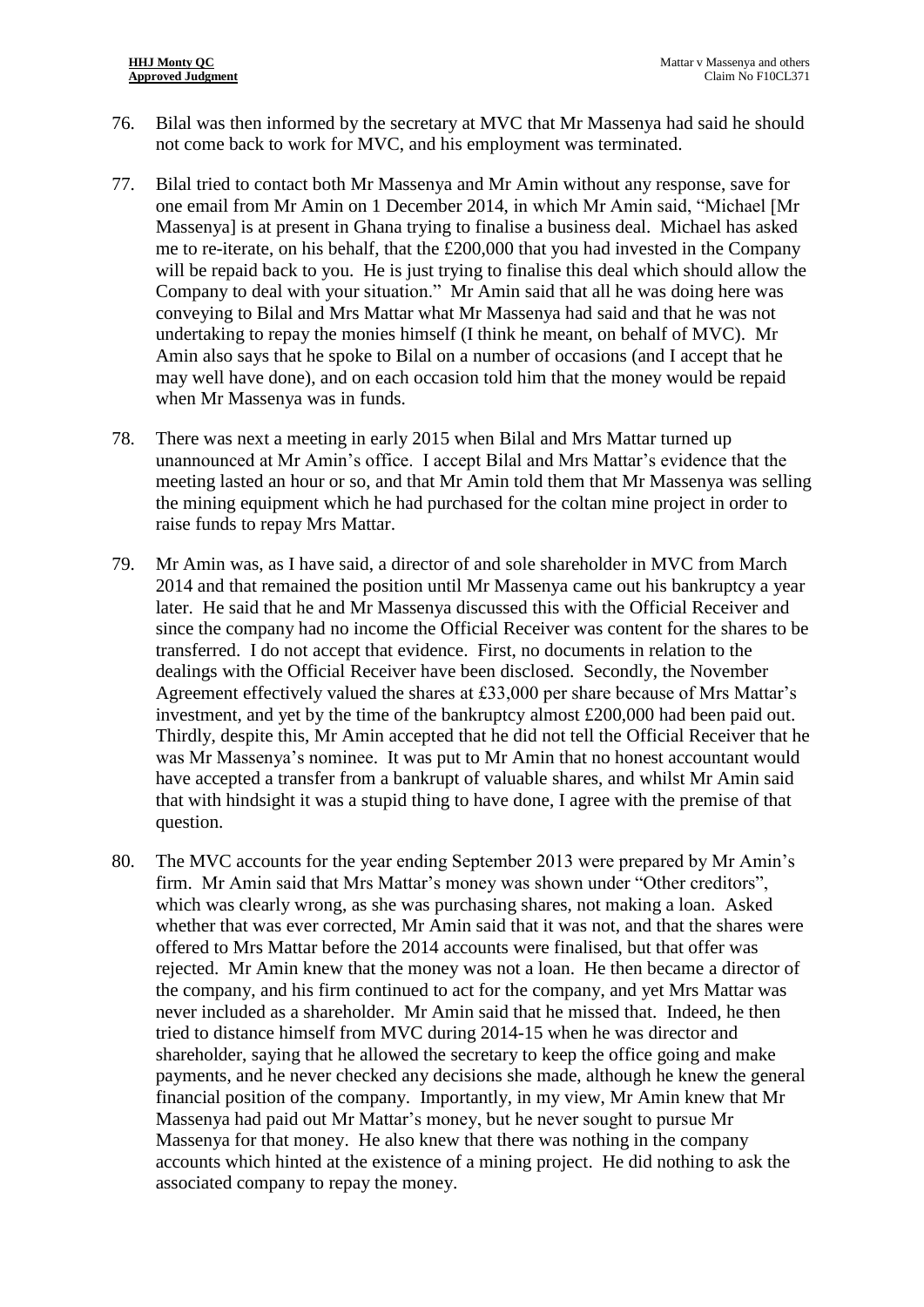- 81. In my view, Mr Amin knew that this was a fraud and he assumed a significant role in trying to put Bilal off the scent. First, he arranged for Bilal to be fired because he was asking too many questions. I do not accept that this was someone else's decision. Secondly, he knew that the company was not trading and had no money, and yet was happy to pass on promises from Mr Massenya about repayment which he knew could not possibly be met. Thirdly, he did not tell Bilal that he was a director and shareholder. Fourthly, I did not believe Mr Amin's evidence that he was aware of MVC having completed a project (he referred to a road construction deal worth \$30- 40,000) and in my view he knew that the company had never had any contracts and never carried out any income-producing work. Fifthly, despite all of this, Mr Amin reappointed Mr Massenya as director after his bankruptcy. Sixthly, Mr Amin knew that it was MVC which owed the money to Mrs Mattar, not Mr Massenya personally, yet inexplicably he regarded it as a debt from Mr Massenya, for the purchase of the shares, for which Mr Massenya would have to repay Mrs Mattar to buy them back (and all this despite, as Mr Amin well knew, no shares had ever been allotted). Seventhly, when Bilal emailed Mr Amin on 21 January 2015 with a link to a webpage which appeared to indicate that MVC never had any mining permit, instead of being horrified, he says that it was "worrying" and that his reaction was to call Mr Massenya, who said he would pay the money back. Eighthly, after all of this, Mr Amin carried on in business with Mr Massenya. Mr Amin said that he felt obliged to carry on working with him to see if he could bring in some money to repay Mrs Mattar. I regard that as a disingenuous answer. If one looks at the email sent from Mr Massenya to Westcom group on 10 May 2016, of which Mr Amin was aware (a request for a \$5m guarantee to demonstrate an ability to be awarded a telecoms licence in Sierra Leone), it is no more than an attempt at a simple advance fee fraud. Mr Amin says that he and Mr Massenya travelled extensively to Africa, although he was "just the accountant", which I simply cannot accept, any more than I can his evidence that this was all an attempt to get money to repay Mrs Mattar. At various times, his firm held money (which he described as Mr Massenya's personal money) which was to be used in connection with any contracts which MVC secured, and I do not think an honest accountant would have allowed his firm's account to be used as a bank for a client in this way. Further, the Westcom website shows Mr Amin as one of the directors, and I do not accept Mr Amin's evidence that he knew nothing about this; and Mr Amin was also a business partner of Mr Massenya's in another business (Fitzjames) and a shareholder in another two businesses which appear to be owned by Fitzjames (VGS Limited and MVPA Limited) as well as being connected with another company of Mr Massenya (C4G). In his firm's bank accounts, moneys were paid in and out again on behalf of Mr Massenya, and Mr Amin accepted that he was allowing his firm's client account to be used as Mr Massenya's personal account. In relation to that Mr Amin explained that Mr Massenya could not get finance so he arranged finance in his own name so that Mr Massenya could acquire a BMW motor car. Mr Amin was unable to give any coherent or rational explanation for large sums of money going in and out of his client account with reference to Mr Massenya. Ninthly, Mr Massenya has (very recently) been disqualified as a director for 4 years because of wrongful VAT returns, and Mr Amin's firm was responsible for those returns. I find it impossible to accept that Mr Amin was simply trying to get Mrs Mattar's money back.
- 82. Against that factual background, I now turn to the two bases upon which the claim against Mr Amin is advanced.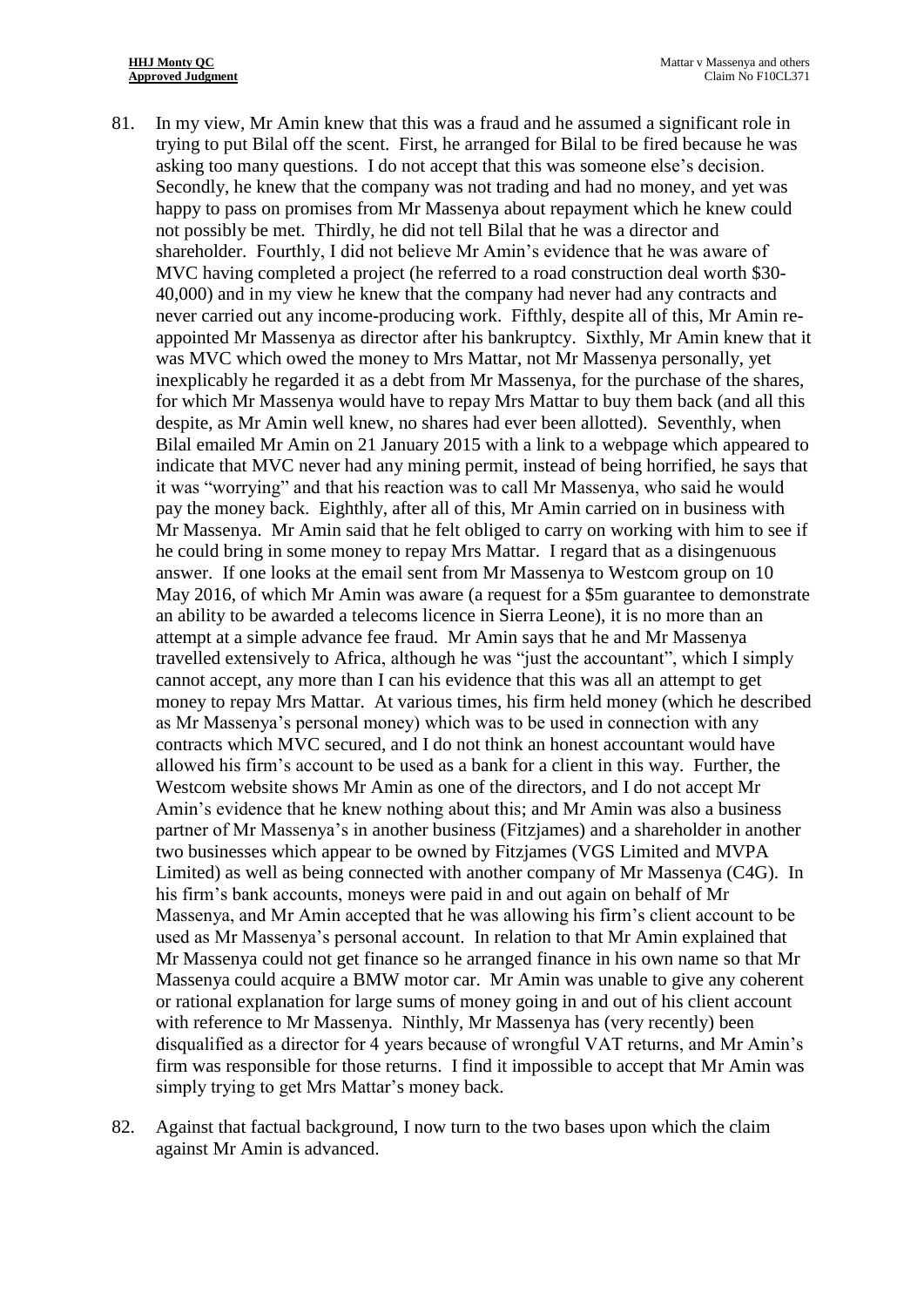#### **Dishonest assistance**

- 83. Mr Sherwin advanced the following propositions (which I have largely taken from his skeleton argument, amplified by his closing submissions):
	- (1) Mr Amin dishonestly assisted in Mr Massenya's and MVC's breaches of trust in their failure to account for the payment or its traceable proceeds.
	- (2) Clearly any agreement pursuant to which the payment was made by Mrs Mattar was rescindable because of the fraudulent misrepresentations.
	- (3) Once the agreement was rescinded, which happened when Mrs Mattar demanded the return of the money, the money was held for her on trust. This is what is referred to in the authorities as a "rescission trust": see *National Crime Agency v Robb* [2014] EWHC 4384 (Ch) at [40, 41, 44, 45]. This shows that the right to rescind is a proprietary right which, once rescission takes place, revests in the defrauded party the proprietary right to the money which is thereafter held on trust by the fraudster.
	- (4) Thus Mrs Mattar has a proprietary remedy (tracing the assets) as well as a personal remedy against MVC and Mr Massenya (who, as trustees, are liable to account for the money). The latter liability is ongoing.
	- (5) There were 3 possible breaches. First, the payment out of the money. Secondly, the ongoing cover-up (the failure to provide information to Mrs Mattar as beneficiary). Thirdly, the ongoing failure to account.
	- (6) Mr Amin gave dishonest assistance in relation to the breaches of trust.
		- (a) It is enough that Mr Amin disguised or misdirected Mrs Mattar from knowing that the breach had occurred or that funds had been paid away in breach of trust: *Latchworth v Dryer* [2016] EWHC 3424 (Ch) at [167-177].
		- (b) The question of whether Mr Amin was honest or dishonest is objective, his honesty or otherwise being judged according to the standards of ordinary decent people: *Group Seven Ltd v Nasir* [2020] Ch 129 at [58]. In cases of dishonest assistance, blind-eye knowledge (the existence of a suspicion that certain facts may exist, and the conscious decision to refrain from taking any steps to confirm their existence) is to be equated with actual knowledge: *Group Seven Ltd* at [59].
- 84. Mr Jones submitted that the Claimant's case on misrepresentation was confused, but as I have found (see paragraph [41](#page-7-0) above) representations were made, and (see paragraph [25](#page-5-0) above) that the basis for these representations was false. In my judgment, they were misrepresentations.
- 85. Mr Jones also submitted that there was no agreement which could be rescinded, but I have rejected that submission (see paragraph [55](#page-10-0) above).
- 86. I agree with Mr Sherwin's submission that the agreement was rescinded for misrepresentation.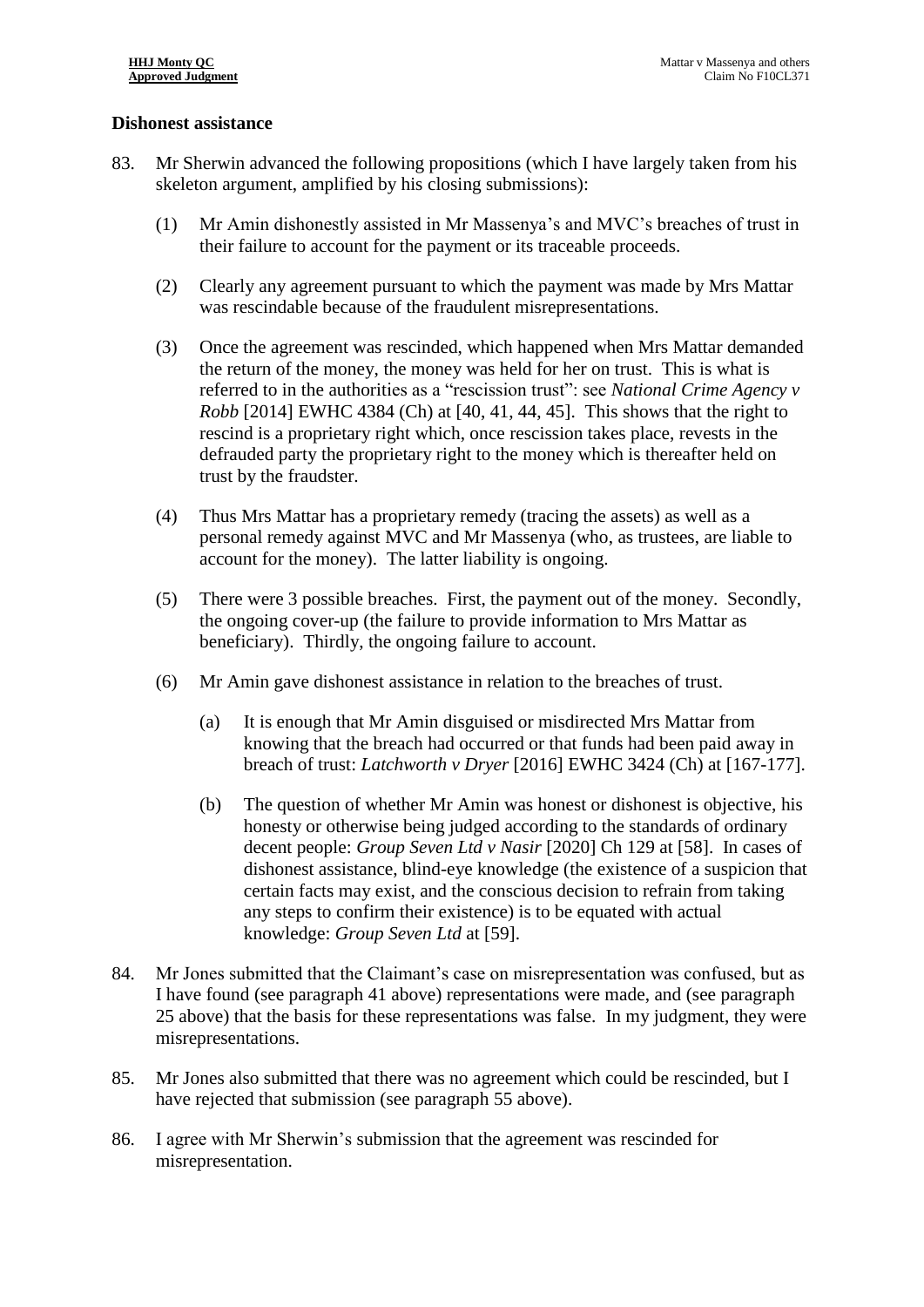- 87. I also agree with Mr Sherwin that there was a breach of trust by MVC and Mr Massenya, for the reasons I have summarised above. That breach was an ongoing failure to account for the money. There was some discussion in closing submissions about whether the claimant was confusing the duty to account (in other words to give an explanation about what had happened) with the accounting remedy (in other words to make a payment). In my view this is a totally artificial distinction in the present case. It is clear that the claimant uses the word "account" to mean the liability to reconstitute the trust fund from the date of the breach. That is an ongoing duty, which demands an ongoing remedy.
- 88. Mr Jones says that the breaches which caused the loss occurred in August 2013, but in my judgment he is wrong about that. It ignores the fact that there is a continuing failure to account and to repay, as I have just set out. I therefore reject Mr Jones's submission that at any stage the breach was "fully committed" and that Mr Amin cannot therefore be said to have dishonestly assisted in the breach.
- 89. I have no hesitation in finding that Mr Amin dishonestly assisted in the breach of trust. In my judgment, the analysis put forward by Mr Sherwin is correct. On the facts as I have found them, once there was rescission in March/April 2014, Mr Massenya and MVC held the money or its traceable proceeds for Mrs Mattar. In March 2014, Mr Amin became the sole director and shareholder of MVC with access to all its books and records. Mr Amin knew of the payment out of the money in August, because he was plainly involved in MVC from January 2012 onwards, giving general advice (as his firm's fee notes show) and acting as CFO and as company secretary. Mr Amin also had a very close relationship with Mr Massenya, lending him money in January 2013 which does not seem to have been repaid, and acting as his nominee, doing as he was told, after Mr Massenya's bankruptcy. In my view it is perfectly proper and right to infer from Mr Amin's involvement in negotiating the 2013 deed that he knew the payment had come in and gone, and that his failure to transfer the shares when he was instructed to do so was because he knew that the money had been paid out, so there was no point in doing it. Mr Amin really had no answer to the question why he failed to tell Mrs Mattar about the payments having been made out of the MVC account, and the clear inference is that he knew they had been made and was covering up the position. Mr Amin also failed properly to deal with Mrs Mattar's money in the accounts, noting it as a loan where plainly it was not and saying nothing about the coltan mine; the irresistible inference in my judgment is that Mr Amin knew this was all a fraud. He continued working for Mr Massenya after November 2013, and in circumstances where in my view no honest person would have done nothing, he asks no questions and fails to account for the money, forwarding on without questioning Mr Massenya's empty promises of repayment. This in my judgment plainly amounted to assistance being given to the failure to account. Mr Amin was a director of the company, he knew that the money had been paid away, he did not cause MVC to account for it, he did not take any steps to chase Mr Massenya for the money, and was clearly putting Mr Massenya's interests above those of Mrs Mattar. Standing back, and reviewing the position as a whole, I conclude that Mr Amin was acting dishonestly, applying the test I have set out above.
- 90. I reject, on the evidence I have heard, the submission by Mr Jones that it is inherently more likely that Mr Amin was simply a dupe of Mr Massenya.